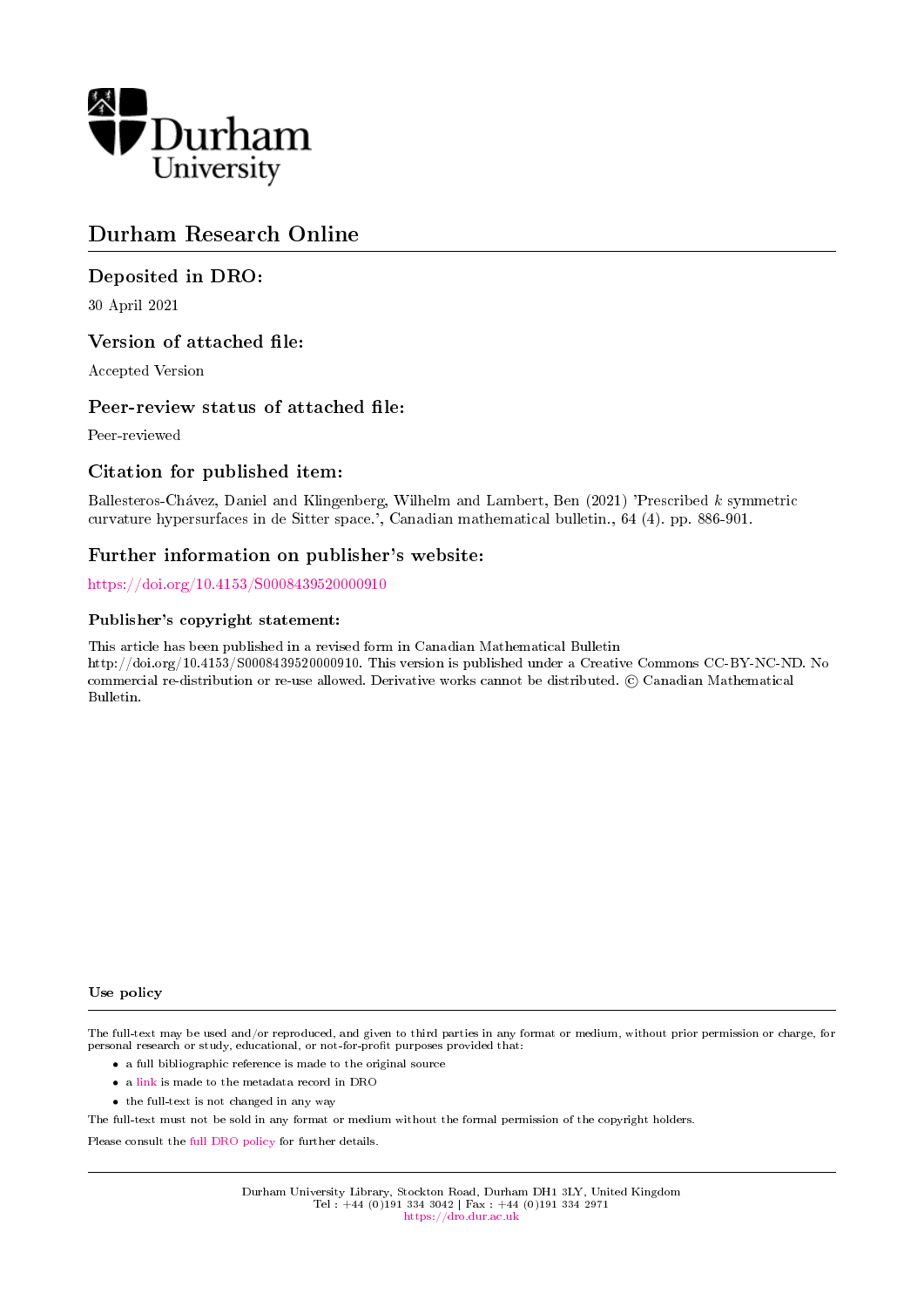<span id="page-1-1"></span>

# Prescribed *k*-symmetric curvature hypersurfaces in de Sitter space

Daniel Ballesteros-Chávez, Wilhelm Klingenberg, and Ben Lambert

Abstract. We prove the existence of compact spacelike hypersurfaces with prescribed k-curvature in de Sitter space, where the prescription function depends on both space and the tilt function.

### **1 Introduction**

We consider the existence problem for embedded compact spacelike hypersurfaces  $\Sigma$ in de Sitter space  $S_1^{n+1}$  satisfying a prescribed curvature equation of the form

$$
(1.1) \tH_k^{\frac{1}{k}}(\lambda[A]) = \psi.
$$

Here,  $1 \le k \le n$  is fixed, A is the second fundamental form of  $\Sigma$ ,  $\lambda[A] = (\lambda_1, \dots, \lambda_n)$ are the eigenvalues of the shape operator  $A^i_j$ , and  $H_k$  is the  $k$ -th normalised symmetric polynomial in  $\lambda$ , that is,

$$
S_k(\lambda) := \sum_{1 \le i_1 < \dots < i_k \le n} \lambda_{i_1} \cdots \lambda_{i_k}, \qquad H_k := \binom{n}{k}^{-1} S_k.
$$

Furthermore, we will choose our prescription function  $\psi$  to depend on both position in  $S_1^{n+1}$  and the tilt,  $\tau$ , which is a measure of how spacelike  $\Sigma$  is at the position; see [\(2.7\)](#page-5-0). We note that as every compact embedded spacelike surface in  $S_1^{n+1}$  can be written as a graph, [\(1.1\)](#page-1-1) can be rewritten as a fully nonlinear elliptic second order partial differential equation in the graph function. Our main result is that, assuming some natural structural assumptions on  $\psi$ , the prescribed curvature equation [\(1.1\)](#page-1-1) has a smooth spacelike solution Σ.

The existence of solutions of such equations was studied in  $[4]$  by L. Caffarelli, L. Nirenberg and J. Spruck. In [\[5\]](#page-15-1), they proved the existence of star-shaped hypersurfaces in Euclidean space with prescribed k-symmetric curvature using an priori  $C^{2,\alpha}$  estimate needed to carry out the continuity method. Curvature estimates for star-shaped hypersurfaces with given k-symmetric curvature have been established

Received by the editors April 27, 2020.

Published online on Cambridge Core November 26, 2020.

D.B-C. was supported by CONACYT-Doctoral scholarship no. 411485. B.L. was supported by a Leverhulme Trust Research Project Grant RPG-2016-174.

<span id="page-1-0"></span>AMS subject classification: **35J60**, **53C50**, **53C42**.

Keywords: Prescribed curvature equations, fully nonlinear elliptic equations, symmetric curvature functions, de Sitter space, Lorentz manifolds, semi-Riemannian manifolds, spacelike submanifolds, tilt function.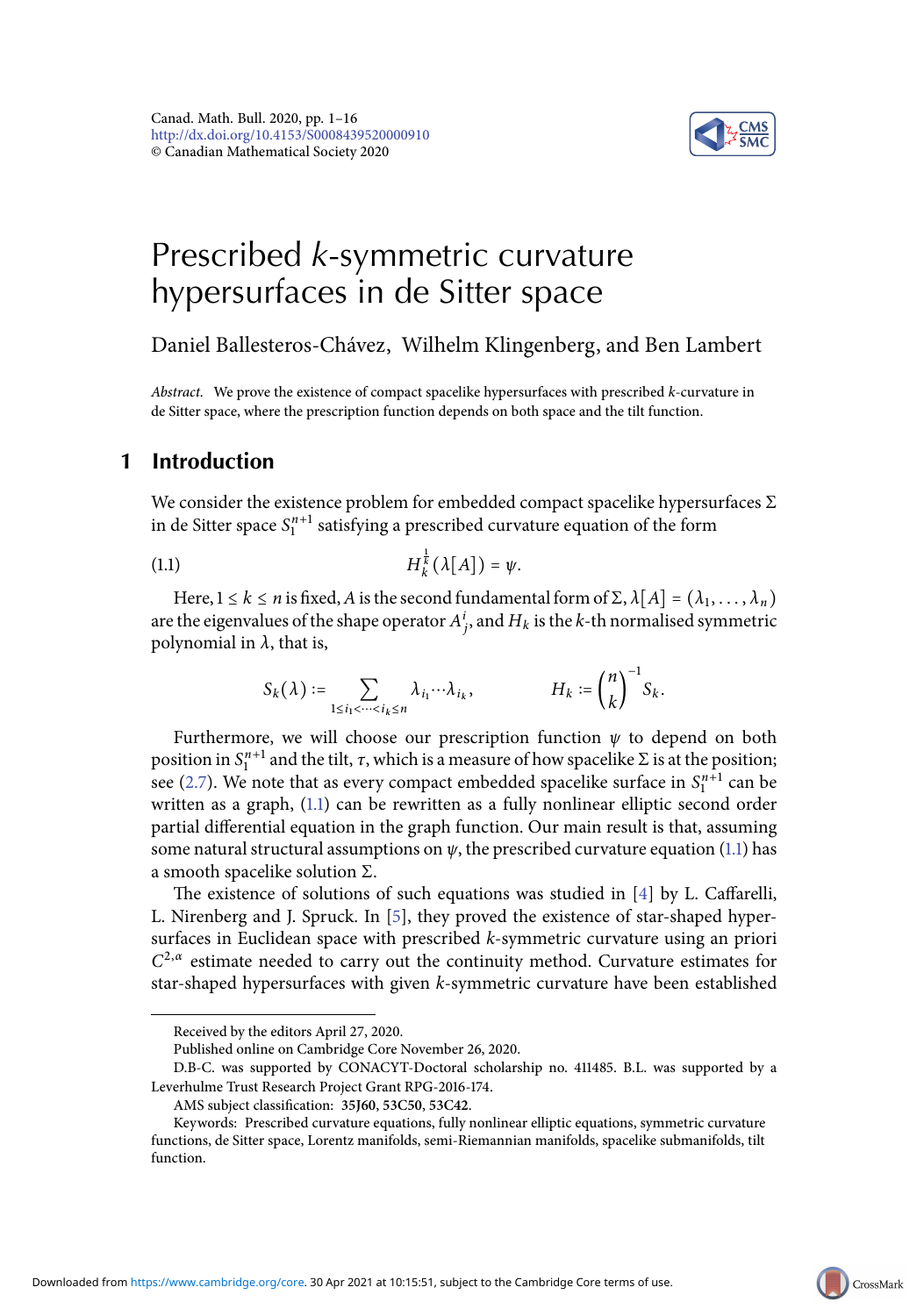for various ambient Riemannian manifolds. For hypersurfaces in the sphere, the lower order and the curvature estimate are given in [\[2\]](#page-15-2) by M. Barbosa, L. Herbert, and V. Oliker. These were used to prove the existence result by Y. Li and V. Oliker in [\[16\]](#page-16-0) via a degree theory argument. The curvature estimate and the existence result for prescribed curvature hypersurfaces in the hyperbolic space was proved by Q. Jin and Y. Li in [\[13\]](#page-15-3) using similar arguments of W. Sheng, J. Urbas, and X. Wang in [\[17\]](#page-16-1).

For spacelike hypersurfaces in Lorentz manifolds, less is known. The case of prescribed mean curvature was studied by C. Gerhardt [\[8,](#page-15-4) [9\]](#page-15-5) and R. Bartnik and L. Simon [\[3\]](#page-15-6). C. Gerhardt [\[7\]](#page-15-7) also studied more general curvature functionals, but was forced to only consider a comparatively restrictive class of curvature functionals due to a problematic sign on a term in the curvature estimates (in particular, all of these functionals are zero on the boundary of the positive cone,  $\Gamma^+$ ). Urbas [\[18\]](#page-16-2) obtained curvature estimates for prescribed symmetric curvature under the assumption that the mean curvature was in  $L^p$  for sufficiently large  $p$ . Y. Huang [\[12\]](#page-15-8) noted that over compact domains Minkowski space, if the prescription function is additionally required to depend on the tilt and satisfies certain structural assumptions, then the problematic term in the curvature estimates may be cancelled and curvature estimates may be obtained. D. Ballesteros-Chávez [\[1\]](#page-15-9) extended this result to compact domains in de Sitter space. We note that similar prescribed curvature problems with prescription function depending on the normal have also been studied in Eulidean spaces by P. Guan, J. Li, and Y. Li [\[10\]](#page-15-10) and by P. Guan, C. Ren, and Z. Wang [\[11\]](#page-15-11).

We will prove the following theorem.

<span id="page-2-0"></span>**Theorem 1.1** Suppose that  $\psi : S_1^{n+1} \times \mathbb{R}_+ \to \mathbb{R}$  is a smooth positive function satisfying structural conditions (i)–(v) (see Assumptions on  $\psi$ ) and let  $1 \leq k \leq n$ . Then there exists a smooth embedded k-admissable spacelike hypersurface  $\Sigma \subset S^{n+1}_1$  satisfying [\(1.1\)](#page-1-1).

In Section [2,](#page-3-0) we will collect all required definitions and some preliminary calcula-tions. In Sections [3](#page-7-0) and [4,](#page-9-0) we will prove the required  $C^0$  and  $C^1$  estimates, respectively. In Section [5,](#page-10-0) we extend earlier results [\[1,](#page-15-9) [12\]](#page-15-8) to give the curvature estimates (and therefore  $C^2$  estimates). In Section [6,](#page-12-0) we prove the existence of a solution via a regularity result of Evans and Krylov [\[6,](#page-15-12) [14\]](#page-15-13) and the degree theory of Y. Li [\[15\]](#page-15-14).

We now state our structural assumptions on the prescription  $\psi$ .

Assumptions on  $\psi$  We impose the following structural assumptions on  $\psi: S^{n+1}_1 \times$  $[1,\infty) \rightarrow \mathbb{R}$ :

(i) (Barrier conditions) There exist constants  $0 < R_1 < R_2 < \infty$  such that

 $tanh(r) > \psi(Y(r, \xi), cosh(r))$  forall  $\xi \in \mathbb{S}^n, r < R_1$ ,  $tanh(r) < \psi(Y(r, \xi), cosh(r))$  forall  $\xi \in \mathbb{S}^n, r > R_2$ ,

where  $Y$  is as in equation [\(2.3\)](#page-4-0).

(ii) (Differential inequality) For all  $x \in S_1^{n+1}$  and  $\tau \in [1, \infty)$ ,

 $\psi_{\tau}(x,\tau)\tau \geq \psi(x,\tau).$ 

(iii) (Asymptotics)  $\frac{\psi(x,\tau)}{\tau} \to \infty$  as  $\tau \to \infty$  for all  $x \in S_1^{n+1}$ .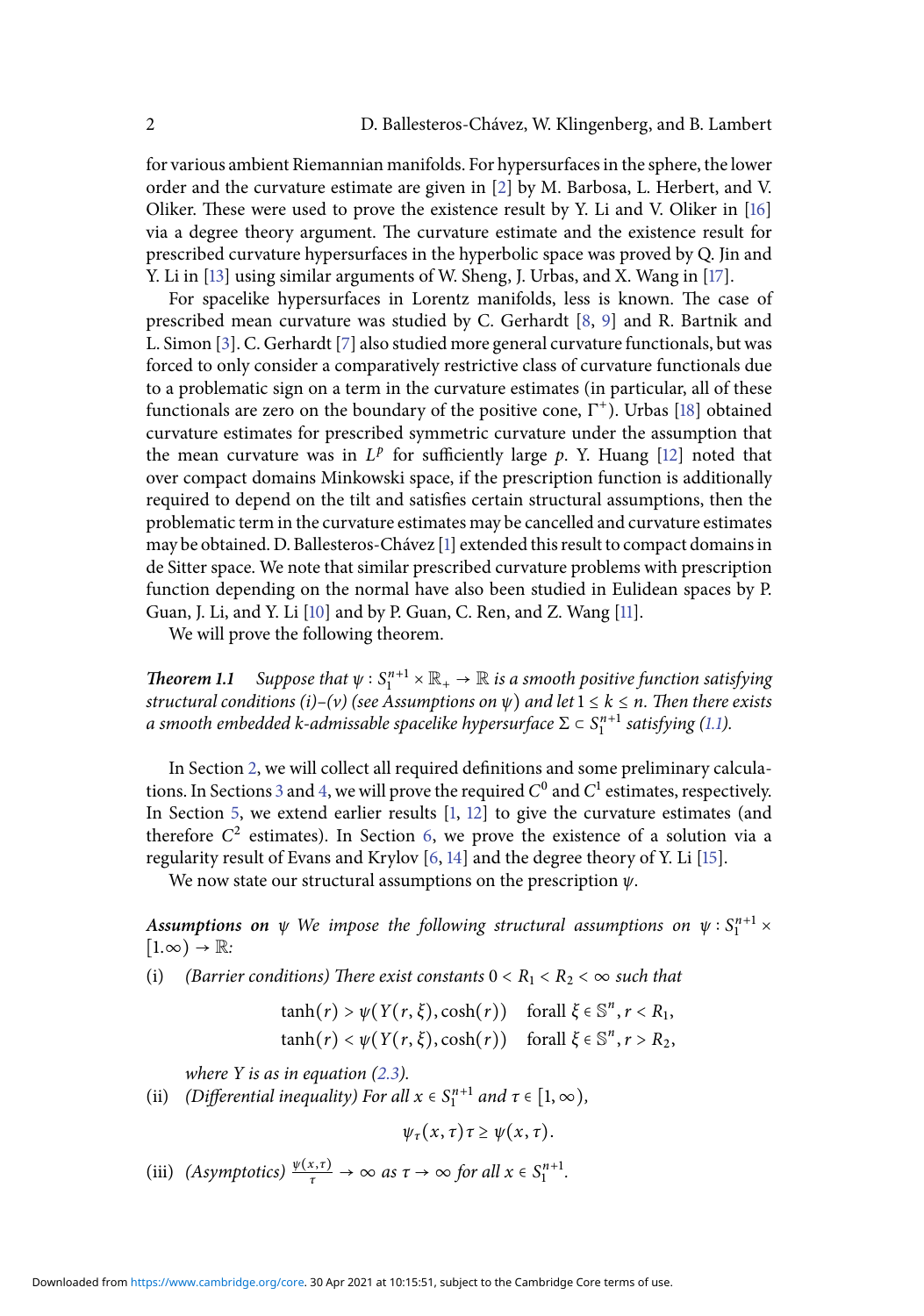Prescribed k-symmetric curvature hypersurfaces in de Sitter space 3

(iv) (C<sup>1</sup> bound) Taking coordinates  $(x^1, ..., x^{n+1}) = (r, \xi_1, ..., \xi_n)$  on  $S_1^{n+1}$  as in [\(2.3\)](#page-4-0), we have that there exists a uniform C > 0 such that for all  $x\in \mathcal{S}_1^{n+1}$  and  $\tau\in \mathbb{R},$ 

$$
\left|\frac{\partial \psi(x,\,\tau)}{\partial x^i}\right|\leq C\psi(x,\,\tau).
$$

(v) (Convexity in  $\tau$ )  $\psi_{\tau\tau}(x,\tau) \ge 0$  for all  $x \in S_1^{n+1}$  and  $\tau \in [1,\infty)$ .

**Remark 1.2** Assumption (i) is simply to ensure the existence of suitable barriers. The relevance of the rate tanh( $r$ ) is that this is curvature of the natural foliation of totally umbillic hypersurfaces in de Sitter space.

**Remark 1.3** We note that condition (ii) already implies that  $\psi(x, \tau) \ge \tau \psi(x, 1)$ , so (iii) can be considered as the smallest possible increase in growth on top of this assumption.

**Remark 1.4** Condition (iv) is used to estimate the space derivative of  $\psi$  with respect to a multiple of  $\psi$ . This is a necessary condition in our tilt estimates, as the derivative may be vastly larger with respect to  $\tau$ ; for example, if in local coordinates  $\psi(x, \tau)$  =  $\tau^2 + x^1 e^{\tau}$ , then at  $x^1 = 0$ ,  $\frac{\partial \psi(x, \tau)}{\partial x^1}$  cannot be estimated by  $\psi$ .

**Remark 1.5** There are an abundance of functions  $\psi$  that satisfy the structure conditions (i)–(v) (see also Lemma [3.2\)](#page-7-1). Our model function is  $\psi(x, \tau) = \Psi(x)\tau^p$ where  $p > 1$  and  $\Psi$  is a smooth bounded function satisfying the conditions of Lemma [3.2.](#page-7-1)

#### **2 Preliminaries**

#### <span id="page-3-0"></span>**2.1 Subspace Geometry in Lorentzian Manifolds**

To avoid confusion with signs, we now collect some geometric formulae for hypersurfaces in Lorentzian manifolds.

Let  $\{\partial_1,\ldots,\partial_n,N\}$  be a basis for a Lorentzian manifold  $(M,\overline{g})$  and  $M$  a Lorentzian (not necessarily spacelike) hypersurface with induced metric g such that  $\{\partial_i\}$  span TM, and let N be the unit normal field to M and put  $\varepsilon = \overline{g}(N, N)$ . When the induced metric is positive definite, then we say that  $M$  is a spacelike hypersurface; then  $g$  can be represented by the matrix  $g_{ij} = g(\partial_i, \partial_j)$  with inverse denoted by  $g^{ij}$ .

The Gauss formula for  $X, Y \in T\Sigma$  reads

$$
D_XY=\nabla_XY+\varepsilon h(X,Y)N.
$$

Here, D is the connection on  $\overline{M}$ ,  $\nabla$  is the induced connection on M, and the second fundamental form h is the normal projection of D. In coordinate basis we write

$$
h_{ij}=h(\partial_i,\partial_j).
$$

The shape operator obtained by raising an index with the inverse of the metric

$$
h_j^i = g^{ik} h_{kj}.
$$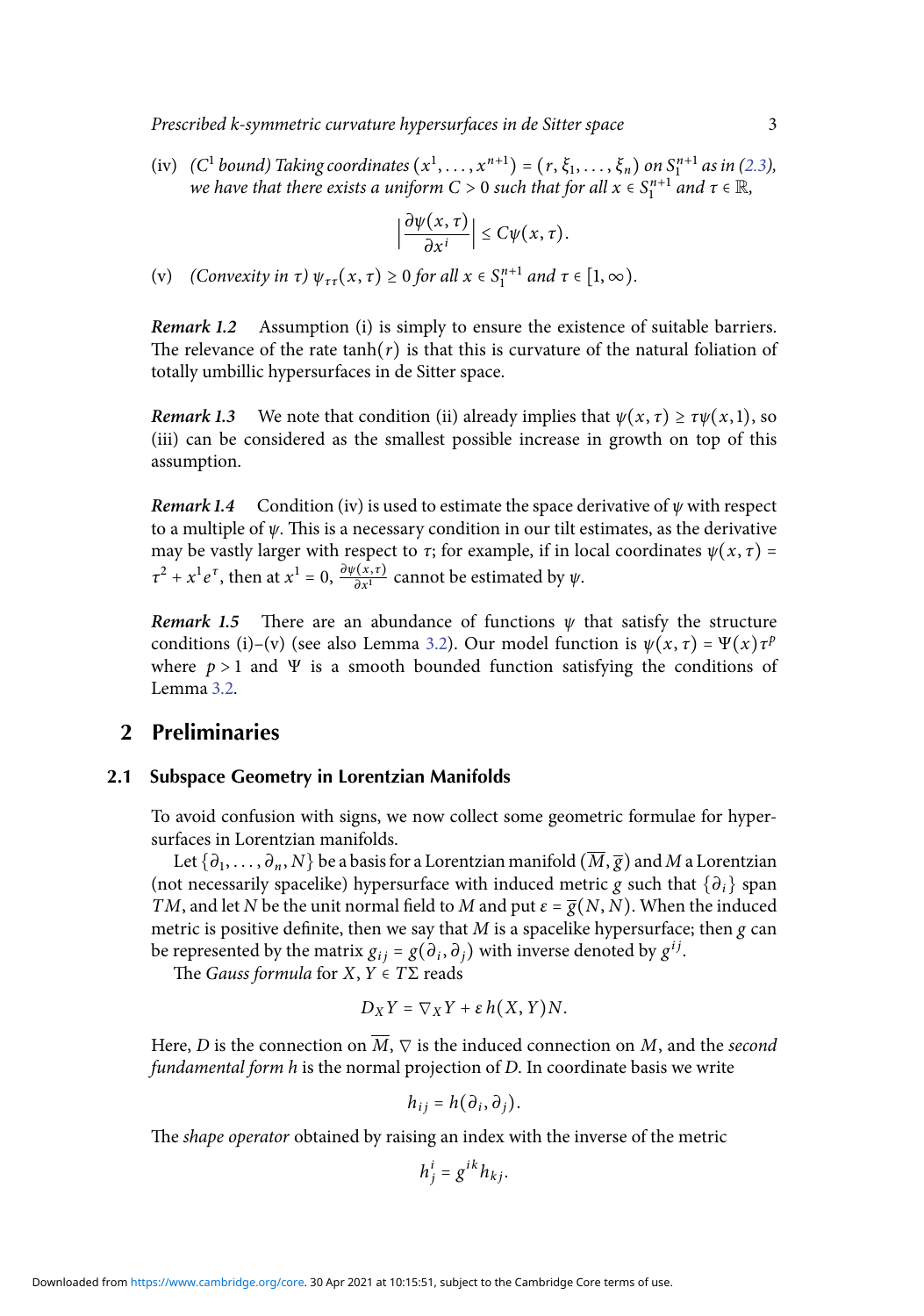The *principal curvatures* of the hypersurface  $\Sigma$  are the eigenvalues of the symmetric matrix  $(h_j^i)$ . The tangential projection of the covariant derivative of the normal vector field N on  $\Sigma$ ,  $\nabla_j N = (D_{\partial_j} N)^T$ , is related to the second fundamental form by the Weingarten equation

(2.1) 
$$
\nabla_j N = -h_j^i \partial_i = -g^{ik} h_{kj} \partial_i.
$$

The *curvature tensor* is defined for  $X, Y, Z \in T\Sigma$  as

<span id="page-4-1"></span>
$$
R(X, Y)Z = \nabla_Y \nabla_X Z - \nabla_X \nabla_Y Z + \nabla_{[X, Y]} Z.
$$

Contracting with the metric

$$
R_{ijkl} = g(R(\partial_i, \partial_j)\partial_k, \partial_l) = g_{lm}R_{ijk}^m.
$$

To relate curvature and second fundamental form, we have the Codazzi equations

<span id="page-4-2"></span>
$$
\left\langle \overline{R}_{ijk}, N \right\rangle = \nabla_j h_{ik} - \nabla_i h_{jk}.
$$

and the Gauss equation

$$
\overline{R}_{ijkl} = R_{ijkl} - \varepsilon (h_{ik}h_{jl} - h_{il}h_{jk}).
$$

Note that if  $T$  is a symmetric tensor, then the following *Ricci identity* holds:

$$
(2.2) \t\nabla_k \nabla_l T_{ij} - \nabla_l \nabla_k T_{ij} = R_{kljr} T_{ir} + R_{klir} T_{rj}.
$$

#### **2.2 The Geometry of de Sitter Space**

We now consider manifolds  $\Sigma \subset S_1^{n+1} \subset \mathbb{R}_1^{n+2}$  where

•  $\mathbb{R}^{n+2}_1 = (\mathbb{R}^{n+2}, \overline{g})$  is *Minkowski space* with metric

$$
\overline{\overline{g}} = -dx_1^2 + dx_2^2 + \dots + dx_{n+2}^2
$$

and covariant derivative  $\overline{D}$ :

•  $S_1^{n+1}$  is a *de Sitter space*, defined by

<span id="page-4-0"></span>
$$
S_1^{n+1}=\left\{x\in\mathbb{R}^{n+2}_1: -x_1^2+x_2^2+\cdots+x_{n+2}^2=1\right\}
$$

with the induced Lorentzian metric  $\bar{g}$ , covariant derivative D, unit normal N and second fundamental form h;

•  $\Sigma \subset S_1^{n+1}$  is a embedded spacelike hypersurface of  $S_1^{n+1}$  with induced Riemannian metric g, covariant derivative  $\nabla$ , unit normal v and second fundamental form A.

Let  $\mathbb{S}^n$  be the standard round sphere. Then de Sitter space can be parametrised by  $Y: \mathbb{S}^n \times \mathbb{R} \to S_1^{n+1}$  given by

(2.3) 
$$
Y(r,\xi)=\sinh(r)E_1+\cosh(r)\xi,
$$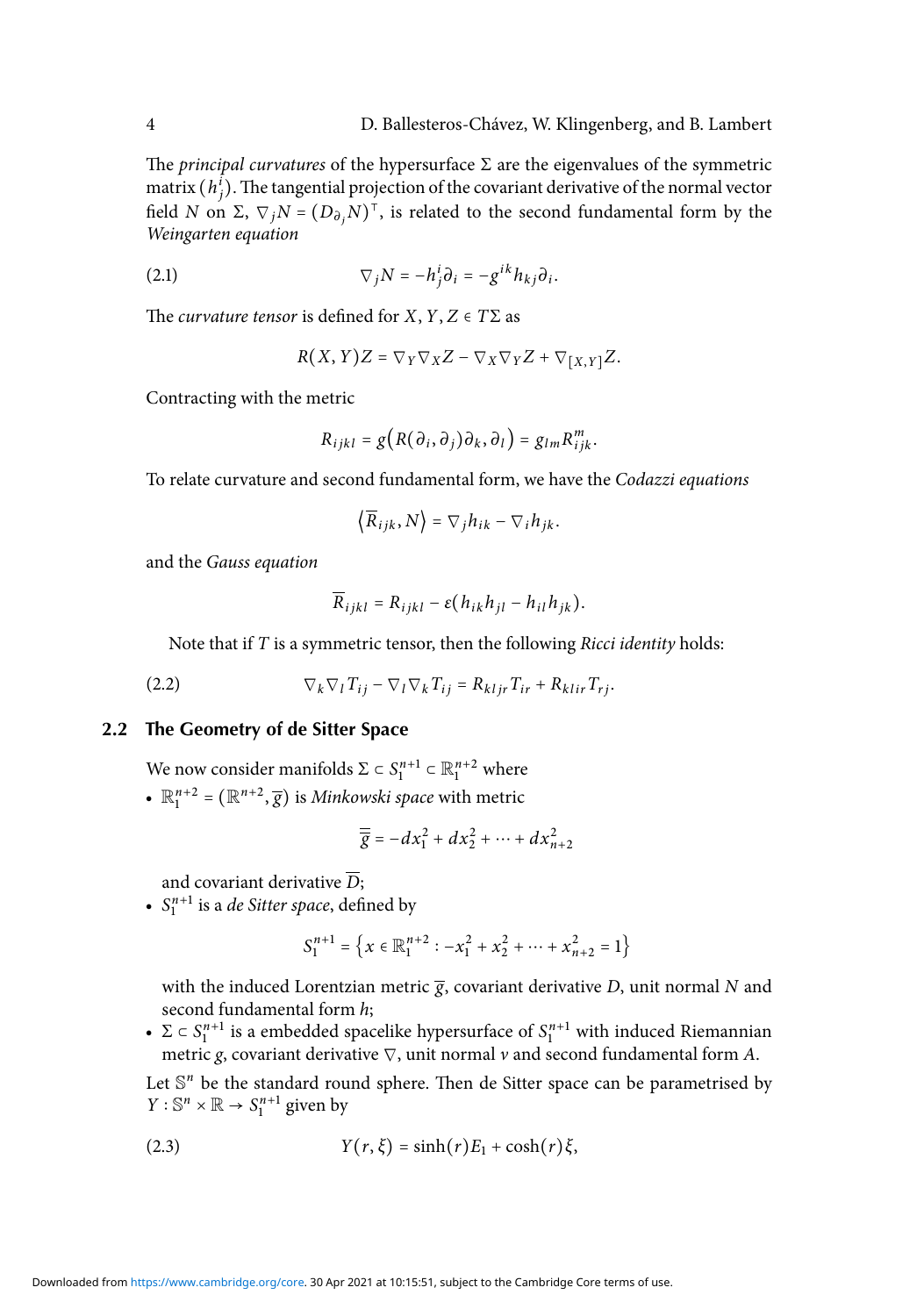and in these coordinates, the induced metric is

<span id="page-5-1"></span>
$$
\overline{g}=-dr^2+\cosh^2(r)\sigma,
$$

where  $\sigma$  is the round metric on  $\mathbb{S}^n$ . We note that as  $|Y|^2 = 1$ , we have that  $Y = N$  is a unit normal to  $S_1^{n+1}$  and (as  $0 = \langle Y_{\alpha\beta}, Y \rangle + \langle Y_{\alpha}, Y_{\beta} \rangle$ )

$$
(2.4) \t\t\t\t\t h_{\alpha\beta} = -\overline{g}_{\alpha\beta},
$$

(where  $1 \le \alpha$ ,  $\beta \le n + 1$ ), and so using the Gauss equation, we have

<span id="page-5-2"></span><span id="page-5-0"></span>
$$
R_{\alpha\beta\gamma\delta}^{S_1^{n+1}} = \overline{g}_{\alpha\gamma}\overline{g}_{\beta\delta} - \overline{g}_{\alpha\delta}\overline{g}_{\beta\gamma},
$$

where we used that Minkowski space is flat. This implies that on  $\Sigma$  (which has a timelike normal), we have that

$$
\nabla_i h_{jk} = \nabla_j h_{ik},
$$

<span id="page-5-4"></span>(2.6) 
$$
R_{ijkl} = A_{il}A_{jk} - A_{ik}A_{jl} + g_{ik}g_{jl} - g_{il}g_{jk}.
$$

We define the *tilt function* on  $\Sigma$  to be the function

$$
\tau = \langle \nu, E_1 \rangle,
$$

where *v* is a unit normal to  $\Sigma$  that has been chosen so that  $\tau$  is positive.

We now represent  $\Sigma$  as a graph; that is, we take  $u : \mathbb{S}^n \to \mathbb{R}$  so that  $\Sigma$  is parametrised by  $X : \mathbb{S}^n \to \mathbb{S}^{n+1}_1$  given by  $X(\xi) = Y(u(\xi), \xi)$ . We will use  $\tilde{\nabla}$  to denote the standard covariant derivative for the metric  $\sigma$  on  $\mathbb{S}^n$ , and our indices  $\partial_i$ ,  $\partial_j$ , . . . , etc., take values from 1 to *n*, except for the vector field  $\partial_r$ , which will be considered separately. The tangent space of the hypersurface at a point  $Y \in \Sigma$  is spanned by the tangent vectors  $Y_j = u_j \partial_r + \partial_j$ ; the covariant derivative  $\nabla$  corresponding to the induced metric on  $\Sigma$ is given by

$$
g_{ij}=-u_i u_j+\cosh^2(u)\sigma_{ij}.
$$

We write

<span id="page-5-3"></span>
$$
\tilde{\tau} = \frac{\cosh^2(u)}{\sqrt{\cosh^2(u) - |\tilde{\nabla}u|^2}}
$$

where  $\tilde{\nabla} u = \sigma^{ij} u_j \partial_i$  and  $|\tilde{\nabla} u| := \sigma^{ij} u_i u_j$  (we will see shortly that  $\tilde{\tau} = \tau$ ).  $\Sigma$  is spacelike at a point if  $g_{ij}$  is invertable, which is equivalent to  $\tilde{\tau}$  being finite at that point. Since Σ is spacelike, we calculate the inverse of  $g_{ij}$  to be

(2.8) 
$$
g^{ij} = \cosh^{-2}(u) \Big[ \sigma^{ij} + \tilde{\tau}^2 \frac{\sigma^{il} u_l \sigma^{jm} u_m}{\cosh^4(u)} \Big].
$$

A unit normal vector to  $\Sigma$  at the point Y can be obtained by solving the equation  $\overline{g}(Y_\alpha, \hat{n}) = 0$ , and then we get

$$
v = -\frac{\cosh^2(u)\partial_r + \tilde{\nabla}u}{\sqrt{\cosh^4(u) - \cosh^2(u)|\tilde{\nabla}u|^2}} = \cosh^{-3}(u)\tilde{\tau}(\cosh^2(u)\partial_r + \tilde{\nabla}u).
$$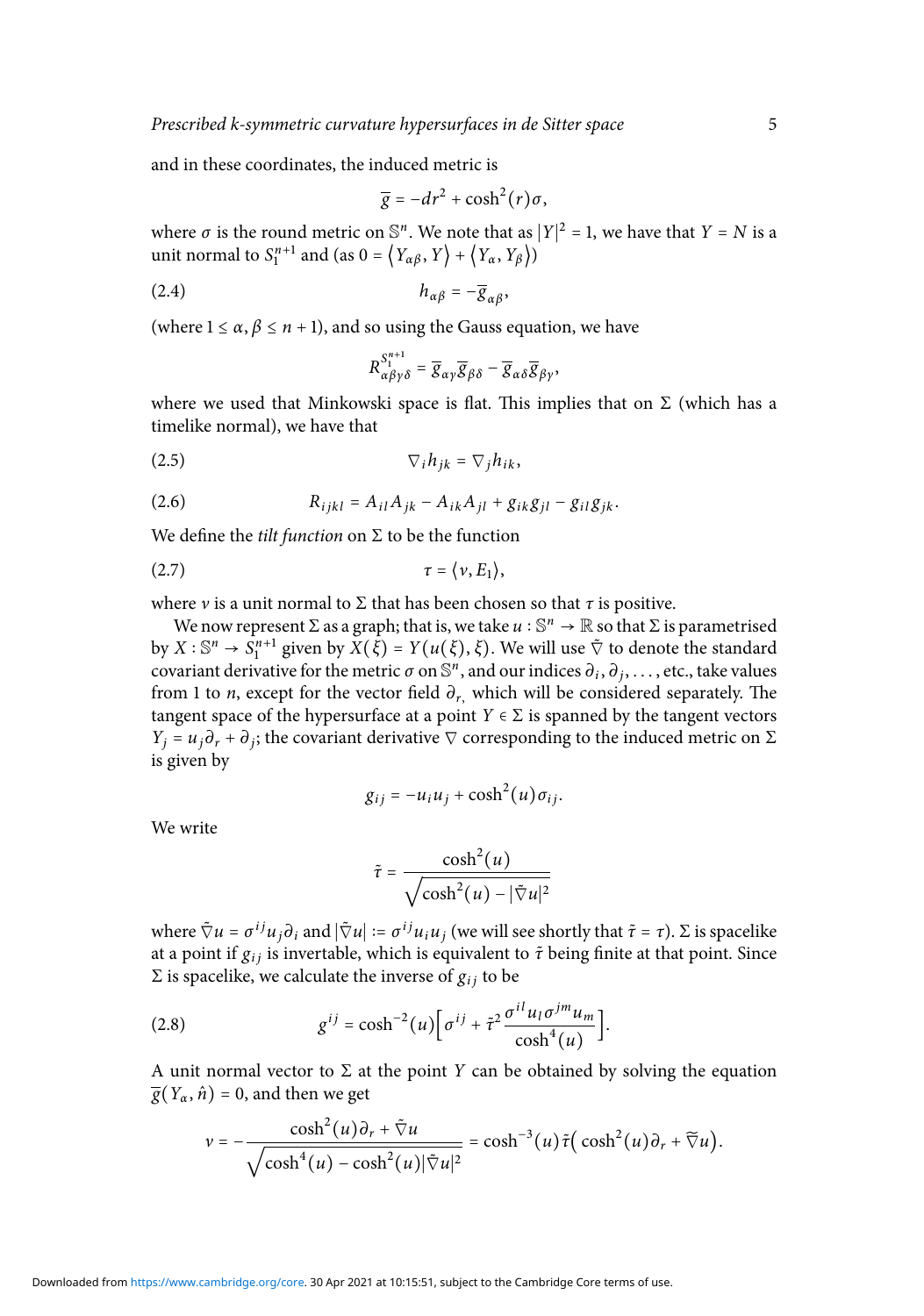We note that

$$
\cosh(u)\partial_r = E_1 + \sinh(u)Y,
$$

and so we see that

$$
\tau = \langle E_1, v \rangle = \tilde{\tau},
$$

as claimed. The second fundamental form is the projection of the second derivatives of the parametrisation  $D_{Y_\alpha}Y_\beta$  on the normal direction. Writing  $\tilde{\Gamma}$  for the Christoffel symbols of the metric  $\sigma$ , we have

$$
D_{\partial_r} \partial_r = 0, \quad D_{\partial_r} \partial_j = \tanh(r) \partial_j, \quad D_{\partial_i} \partial_j = \cosh(r) \sinh(r) \sigma_{ij} \partial_r + \widetilde{\Gamma}_{ij}^k \partial_k,
$$

and using these identities, we compute

$$
D_{Y_i} Y_j = D_{u_i \partial_r + \partial_i} (u_j \partial_r + \partial_j)
$$
  
=  $u_j u_j D_{\partial_r} \partial_r + u_i D_{\partial_r} \partial_j + u_{ij} \partial_r + u_j D_{\partial_i} \partial_r + D_{\partial_i} \partial_j$ .

It follows that  $A_{ij} = \overline{g}(D_{Y_i}Y_j, v)$  is given explicitly by

$$
(2.9) \qquad A_{ij} = \cosh^{-1}(u) \tau \left( \tilde{\nabla}_{ij}^2 u - 2 \tanh(u) u_i u_j + \sinh(u) \cosh(u) \sigma_{ij} \right).
$$

Finally, we define a notion of partial derivatives for  $\psi$  on  $S^{n+1}_{1}$ . Suppose we have a function  $f: S_1^{n+1} \times \mathbb{R} \to \mathbb{R}$ ; then we define the partial derivative on  $S_1^{n+1}$  and  $\Sigma$  by

<span id="page-6-0"></span>
$$
D^x f = \frac{\partial \psi}{\partial x^\alpha} \overline{g}^{\alpha \beta} \partial_\beta, \qquad \nabla^x \psi = (D^x f)^\top.
$$

Similarly, we can define second derivatives of  $f$  in the usual tensorial way.

#### **2.3 Curvature Functionals and Admissability**

Throughout this section we fix  $1 \leq k \leq n$ . As described above, we will consider functions

$$
F[A] \coloneqq H_k^{\frac{1}{k}}(\lambda[A]),
$$

where  $\lambda[A] = (\lambda_1, \dots, \lambda_n)$  are the eigenvalues of the symmetric matrix A, and we will define  $f : \mathbb{R}^n \to \mathbb{R}$  by  $f = H_k^{\frac{1}{k}}$ . We define the *admissable cone* of  $H_k$  to be  $\Gamma_k$  that is defined to be the connected component of  $H_k^{-1}(\lbrace x \in \mathbb{R} | x > 0 \rbrace)$  that contains the positive cone

$$
\Gamma^+ = \{ \lambda \in \mathbb{R}^n \mid \lambda_i > 0, \forall i = 1, 2, \ldots, n \}.
$$

We have that for all  $\lambda \in \Gamma_k$ ,  $f_{\lambda_i}(\lambda) > 0$  and f is concave in  $\Gamma_k$ . Since  $f \in C^2(\Gamma_k) \cap$  $C^0(\overline{\Gamma_k})$ , it follows that  $F[A]$  is elliptic and concave if the eigenvalues of A lie in  $\Gamma_k$ .

A spacelike hypersurface  $\Sigma \subset S_1^{n+1}$  will be called *k-admissable* if for all  $p \in \Sigma$  the eigenvalues of the shape operator  $A_i^j$  $j_i^j = A_{ik} g^{kj}$  are in  $\Gamma_k$ .

A function  $u \in C^2(\mathbb{S}^n)$  will be called *k*-*admissable* if the graph of *u* is a spacelike admissable hypersurface. We note that this implies that  $u$  is positive, as if there is a negative minimum of u at  $p \in \Sigma$ , the shape operator is negative definite so  $\lambda[A] \notin \Gamma_k$ .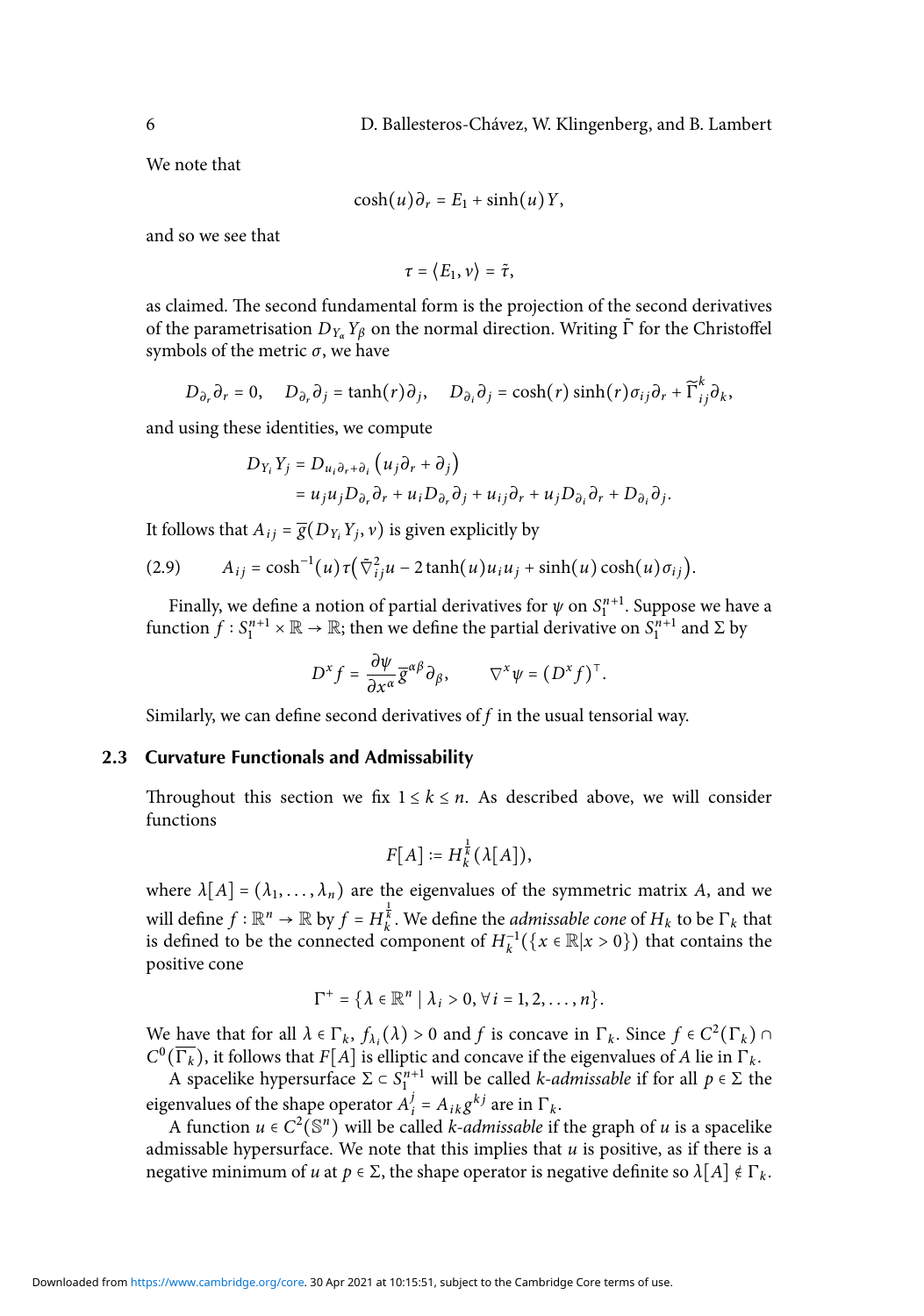As is standard, and we will write

$$
F^{ij} := \frac{\partial F}{\partial A_{ij}}, \qquad F^{ij,kl} := \frac{\partial^2 F}{\partial A_{ij} \partial A_{kl}}.
$$

## **3 A Priori** C<sup>0</sup> **Estimate**

<span id="page-7-0"></span>Considering  $\Sigma$  graphically, any solution  $u \in C^2(\mathbb{S}^n)$  of [\(1.1\)](#page-1-1), the barrier conditions [\(3.1\)](#page-7-2) will ensure that  $R_1 \le u(\xi) \le R_2$  for all  $\xi \in \mathbb{S}^n$ . The proof follows maximum principle arguments similar to [\[2,](#page-15-2) Lemma 3.1].

<span id="page-7-3"></span>**Lemma 3.1** Let  $1 \leq k \leq n$  and let  $\psi : (0, \infty) \times \mathbb{S}^n \times [1, \infty) \to \mathbb{R}$  is a continuous positive function such that there exist constants  $0 < R_1 < R_2 < \infty$  such that

(3.1) 
$$
\tanh(r) > \psi(r, \xi, \cosh(r)), \quad \text{for } \xi \in \mathbb{S}^n, r < R_1, \tanh(r) < \psi(r, \xi, \cosh(r)), \quad \text{for } \xi \in \mathbb{S}^n, r > R_2.
$$

Then  $u \in C^2(\mathbb{S}^n)$  is a solution of [\(1.1\)](#page-1-1) then for all  $\xi \in \mathbb{S}^n$ , u satisfies

<span id="page-7-2"></span>
$$
R_1\leq u(\xi)\leq R_2.
$$

**Proof** Suppose there is a point  $\xi_0 \in \mathbb{S}^n$  where the maximum of u is attained, say  $R_2 < r_0 = u(\xi_0)$ . Then at the maximum, we have  $\tilde{\nabla} u = 0$  and  $\tilde{\nabla}^2 u \le 0$ . Substituting these into the equations of the previous section, the inverse of the metric, the tilt, and the second fundamental form at  $\xi_0$  are

$$
g^{ij} \dot{=} \frac{1}{\cosh^2(r_0)} \sigma^{ij}, \quad \tau \dot{=} \cosh u(u) = \cosh(r_0), \quad A_{ij} \dot{\leq} \sinh(r_0) \cosh(r_0) \sigma_{ij},
$$

respectively. At  $\xi_0$ , the shape operator therefore satisfies

$$
A_j^i \leq \tanh(r_0)\delta_j^i,
$$

and so  $\lambda_i \leq \tanh(r_0)$  for  $1 \leq i \leq n$ . Substituting into [\(1.1\)](#page-2-0),

$$
\psi(r_0,\xi_0,\cosh(r_0))\doteq F[A_j^i] \leq \tanh(r_0) < \psi(r_0,\xi_0,\cosh(r_0)),
$$

which is a contradiction, and so  $u \le R_2$ . An analogous argument at the minimum completes the proof.

Observe that we can impose a few fairly mild assumptions on  $\psi_r$  to ensure that barriers exist.

<span id="page-7-1"></span>**Lemma 3.2** Let  $\psi : [0, \infty) \times \mathbb{S}^n \times [1, \infty) \to \mathbb{R}$  be a uniformly bounded in  $C^2$  that is positive for  $r > 0$ . We give conditions for upper and lower barriers: Lower Barriers: If for all  $\xi \in \mathbb{S}^n$ 

$$
\psi(0,\xi,1) = 0
$$
 and  $\psi_r(0,\xi,1) < 1$ ,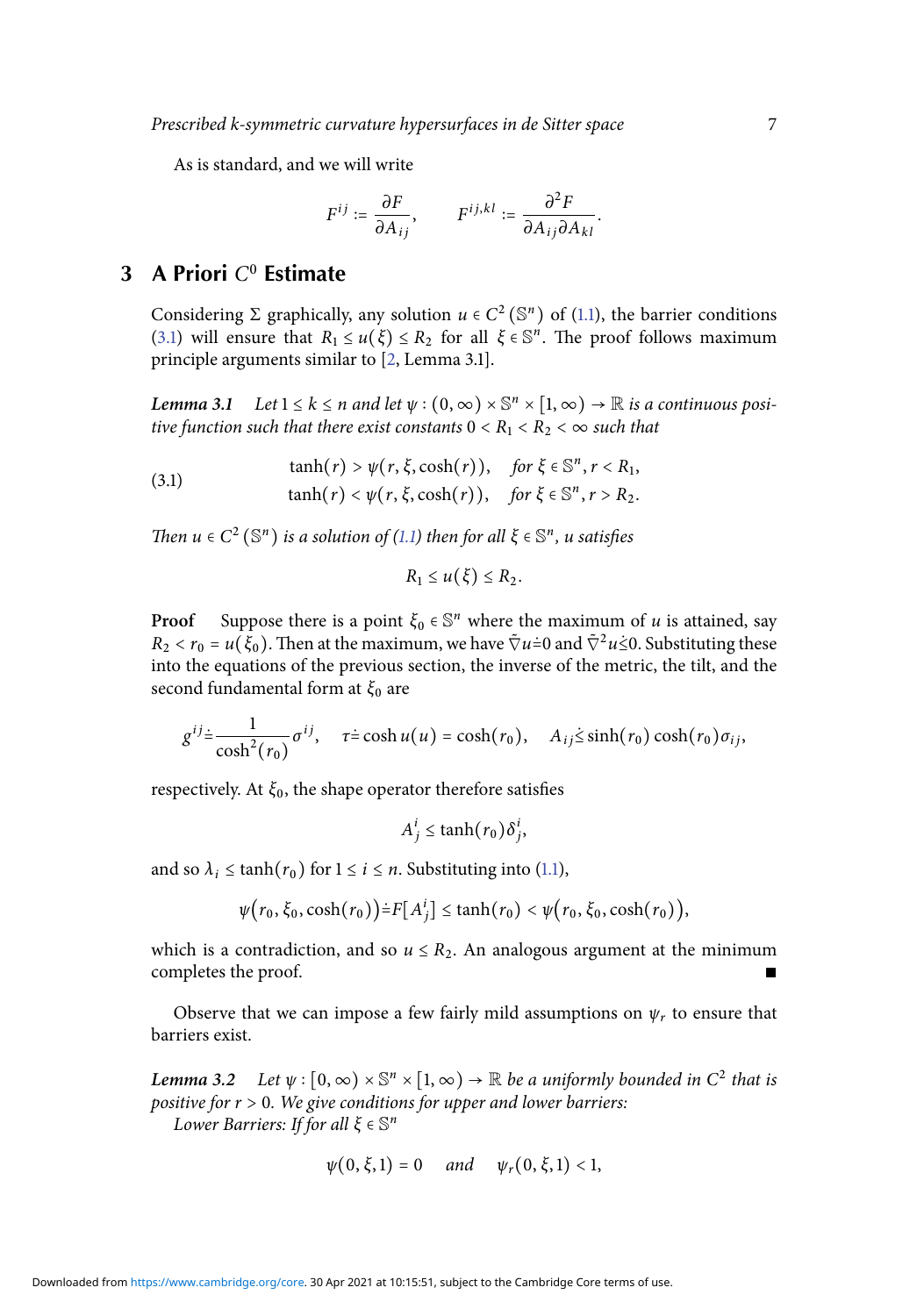then a lower barrier exists; that is, there exists an  $0 < R_1$  such that for all  $\xi \in \mathbb{S}^n$  and  $r < R_1$ ,

$$
\tanh(r) > \psi(r, \xi, \cosh(r)).
$$

Upper Barriers Suppose  $\psi$  satisfies the structural condition  $\psi_{\tau} \tau > \psi$  and let  $\gamma(r)$  be any smooth monotonic function s.t.  $\gamma(r) \to \infty$  as  $r \to \infty$ . Suppose additionally that for all  $\xi \in \mathbb{S}^n$  and  $r > \tilde{R}$ ,

$$
\psi_r(r,\xi,\cosh(r)) > [\gamma'(r) - \tanh(r)]\psi;
$$

then an upper barrier exists; that is, there exists an  $0 < R_2$  such that for all  $\xi \in \mathbb{S}^n$  and  $r > R<sub>2</sub>$ ,

$$
\tanh(r) < \psi(r,\xi,\cosh(r)).
$$

**Proof** We fix  $\xi$  and consider the function

$$
\Psi(r,\xi)=\frac{\psi(r,\xi,\cosh(r))}{\tanh(r)}.
$$

Finding a lower barrier is equivalent to showing that for all  $\xi \in \mathbb{S}^n$ , there exists a  $R_1 > 0$  such that for all  $0 < r < R_1$ ,  $\Psi(r, \xi) < 1$ . By the assumptions,  $\Psi$  is continuous up to  $r = 0$ , and so by compactness, there exists a  $\delta > 0$  such that for all  $\xi \in \mathbb{S}^n$ ,  $\Psi(0, \xi) < \infty$ 1 – δ. By continuity and compactness, there exists an  $R_1$  such that  $\Psi(r, \xi)$  < 1 for all  $0 < r < R_1$ , as claimed. Finding an upper barrier is equivalent to showing that for all  $\xi \in \mathbb{S}^n$ , there exists a  $R_2 > 0$  such that for all  $r > R_2$ ,  $\Psi(r, \xi) > 1$ . We calculate that

$$
\frac{d}{dr}\Psi(r,\xi) = -\frac{1}{\sinh^2(r)}\psi(r,\xi,\cosh(r)) + \coth(r)(\psi_r + \psi_r \sinh(r))
$$
\n
$$
\geq \left[1 - \frac{1}{\sinh^2(r)}\right]\psi + \coth(r)\psi_r
$$
\n
$$
\geq \frac{\gamma'(r)}{\tanh(r)}\Psi
$$

for  $r > \hat{R}(\tilde{R})$  sufficiently large depending on  $\tilde{R}$ . Since tanh $(r) < 1$ , we see that

$$
\frac{d}{dr}\Psi(r) > \gamma'(r)\Psi
$$

which implies  $\Psi(\xi, r) > \Psi(\hat{R}, \xi) e^{\gamma(r)}$ . Since  $\mathbb{S}^n$  is compact, and  $\gamma(r) \to \infty$  as  $r \to \infty$ , this implies that the claimed upper barrier conditions are met.

**Remark 3.3** A function ψ satisfying lower barrier conditions in Lemma [3.2](#page-7-1) allows the solution to [\(1.1\)](#page-2-0) given by  $u \equiv 0$ . As noted earlier, this solution is inadmissable, as we require strictly positive  $u$  for the shape operator to be in the admissible cone everywhere.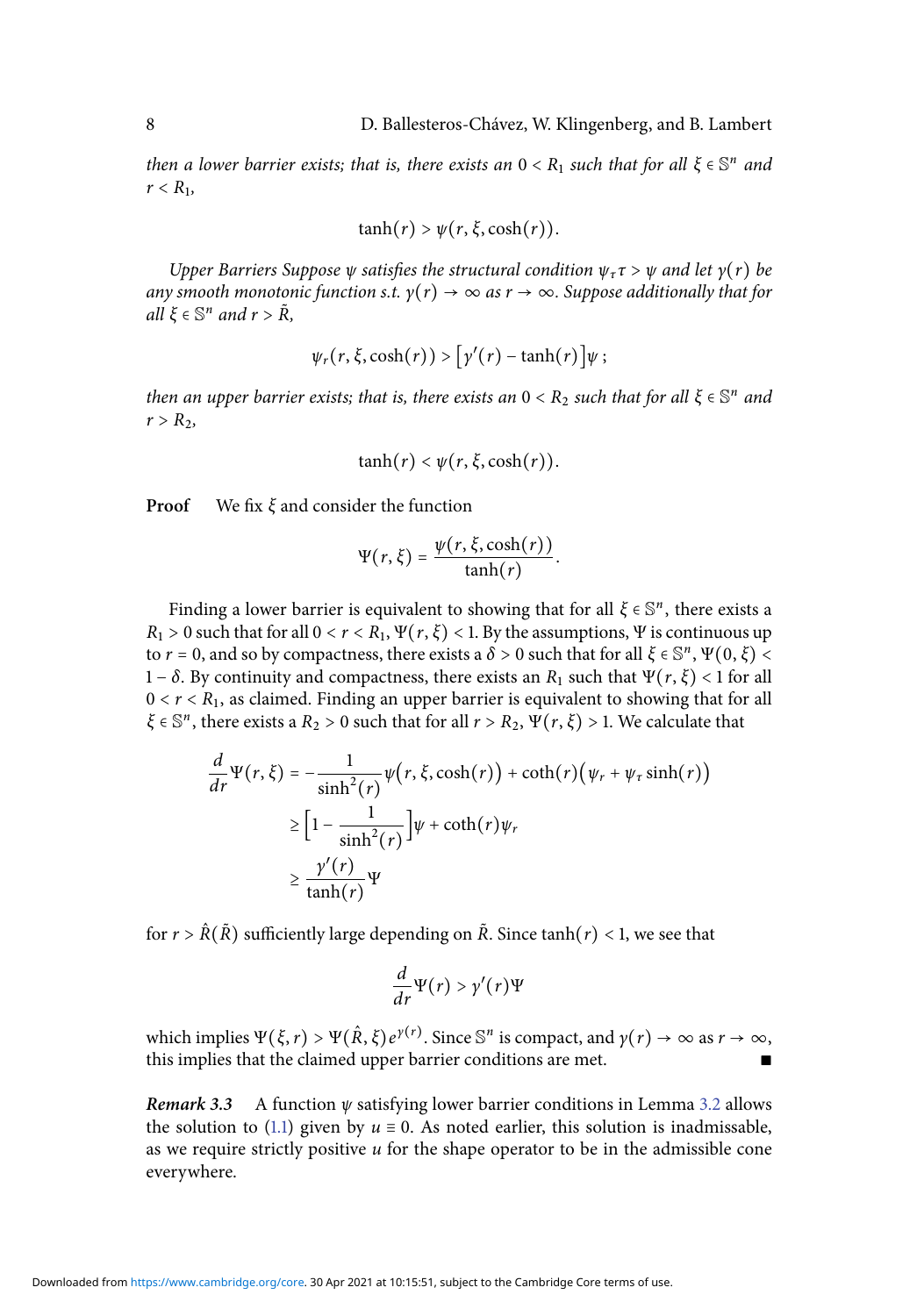#### **4 Tilt Estimate**

<span id="page-9-0"></span>We now demonstrate a strict spacelikeness estimate by estimating the tilt function  $\tau$ . The height function is defined by

$$
\eta := -\langle Y, E_1 \rangle,
$$

and we note that in terms of the graph function,  $\eta = \sinh(u)$ . We now demonstrate the following identities.

**Proposition 4.1** The tilt and height functions satisfy the following identities:

 $(i)$  $i_j \eta = \tau A_{ij} + \eta g_{ij};$ (ii)  $\nabla_j \tau = A^i_j \nabla_i \eta;$ (iii)  $\nabla_j \nabla_i \tau = \nabla_k A_{ij} \nabla^k \eta + \tau A_{ij}^2 + A_{ij} \eta,$ where  $A_{ij}^2 \coloneqq A_{kj} A_i^k$ .

**Proof** Using [\(2.4\)](#page-5-1) and the Gauss formula, we have that

$$
\nabla_{ij}^2 \eta = Y_j (Y_i \eta) - (\nabla_{Y_i} Y_j) \eta
$$
  
=  $Y_j (Y_i \eta) - (\overline{D}_{Y_i} Y_j - h_{ij} N + A_{ij} \hat{n}) \eta$   
=  $\overline{D}_{Y_j Y_i}^2 \eta + (h_{ij} N - A_{ij} \nu) \eta$   
=  $\tau A_{ij} + \eta g_{ij}$ ,

where we used that  $X(\eta) = -\langle X, E_1 \rangle$  and  $\overline{D}^2 \eta = 0$ . Using the Weingarten equation [\(2.1\)](#page-4-1), we obtain

$$
\nabla_j \tau = \langle \nabla_j v, E_1 \rangle = -g^{ik} A_{kj} \langle Y_i, E_1 \rangle = -g^{ik} A_{kj} \nabla_i \langle Y, E_1 \rangle = g^{ik} A_{kj} \nabla_i \eta,
$$

and from this we have

$$
\nabla_{ij}^2 \tau = \nabla_j (g^{mn} A_{ni} \nabla_m \eta)
$$
  
=  $g^{mn} \nabla_j A_{ni} \nabla_m \eta + g^{mn} A_{ni} \nabla_m \eta$   
=  $g^{mn} \nabla_n A_{ij} \nabla_m \eta + \tau A_{mj} g^{mn} A_{ni} + A_{ij} \eta$ ,

where we used  $(2.5)$  on the third line. ■

<span id="page-9-1"></span>**Proposition 4.2** Suppose that  $\psi: S^{n+1} \times \mathbb{R} \to \mathbb{R}$  is smooth and positive and satisfies assumptions (iii) and (iv) above. Suppose that  $u \in C^3(\mathbb{S}^n)$  satisfies [\(1.1\)](#page-1-1) so that there exist  $R_1, R_2 > 0$  such that,

$$
0 < R_1 < u(\xi) < R_2
$$

for all  $\xi \in \mathbb{S}^n$  . Then there exists a constant  $C_{\tau}$ , depending only on n, k,  $R_1$ ,  $R_2$  and  $\psi$  such that  $\tau < C_{\tau}$ .

**Proof** We have that

$$
F^{ij}\nabla_j\nabla_i\tau = \nabla^k F \nabla_k \eta + \tau F^{ij} A_{mj} A^m_i + F \eta
$$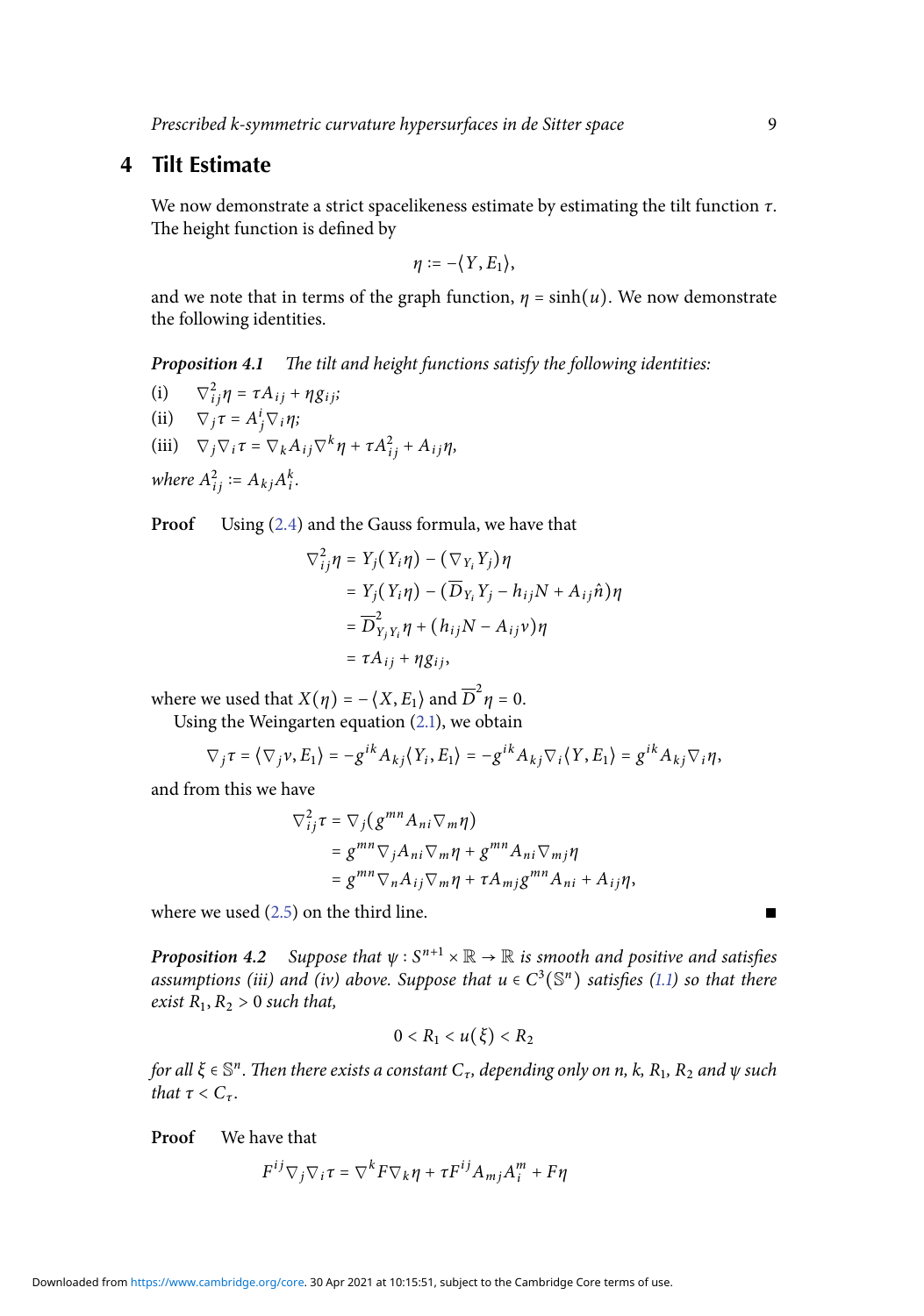10 D. Ballesteros-Chávez, W. Klingenberg, and B. Lambert

$$
= \langle \nabla^x \psi, \nabla \eta \rangle + \psi_\tau \langle \nabla \tau, \nabla \eta \rangle + \tau F^{ij} A_{ij}^2 + \psi \eta.
$$

Due to structural assumption (iv) on  $\psi$ , we have that

<span id="page-10-1"></span> $|\langle \nabla^x \psi, \nabla \eta \rangle| \leq C \tau^2 \psi.$ 

Furthermore, following [\[18,](#page-16-2) equation 3.8] and using Newton's inequalities [\[19\]](#page-16-3) (which are valid for  $S_k$  *outside*  $\Gamma_k$ ,

(4.1) 
$$
F^{ij}A_{ij}^2 \ge H_k^{\frac{1}{k}}H_1 \ge H_k^{\frac{2}{k}} = \psi^2.
$$

Substituting this into the above equation, we see that at a maximum of  $\tau$ , as  $\nabla \tau = 0$ and  $\nabla_i \nabla_j \tau \leq 0$ , we have that

$$
0\geq -C\tau^2\psi+\psi\eta+\tau\psi^2,
$$

which implies, by using the  $C^0$  estimates, that

$$
\psi \leq C \tau.
$$

The  $C^0$  estimates imply that the solution stays in a compact region of  $S_1^{n+1}$  and so, due to structural assumption (iii) on  $\psi$ , there exists a uniform  $\tau_0$  such that for all x in this region and for all  $\tau > \tau_0$ ,  $\tau < \frac{\psi}{20}$  $\frac{\psi}{2C}$ . This yields a contradiction to  $\tau > \tau_0$  and proves the lemma. ∎

#### **5 A Priori** C<sup>2</sup> **Estimate**

<span id="page-10-0"></span>From [\[1\]](#page-15-9) we have the following curvature estimates over domains  $\Omega \subset S^n$ .

**Theorem 5.1** (Ballesteros–Chávez 2019) Let  $\Omega \subset \mathbb{S}^n$  be a domain in the round sphere, and let  $u\in C^4(\Omega)\cap C^2(\overline{\Omega})$  an admissible solution of the boundary value problem

$$
\begin{cases}\nF(A) = H_k^{\frac{1}{k}}(\lambda(A)) = \psi(Y, \tau) & \text{in} \quad \Omega, \\
u = \varphi & \text{on} \quad \partial \Omega,\n\end{cases}
$$

where A is the second fundamental form of a spacelike surface  $\Sigma$  in de Sitter space given by [\(2.9\)](#page-6-0) and  $\psi$  is a smooth positive function satisfying (ii) and (v). Assume additionally that there exists a  $R_1, R_2, C_\tau > 0$  such that

$$
R_1 < u(\xi) < R_2, \qquad \tau(\xi) < C_\tau.
$$

Then

$$
\sup_{\Omega}|A| \leq C,
$$

where C depends on n,  $|\varphi|_{C^1(\overline{\Omega})}$ , R<sub>1</sub>, R<sub>2</sub>, C<sub>τ</sub>,  $|\psi|_{C^2([R_1,R_2]\times \Omega \times [1,C_{\tau}])}$  and  $\sup_{\partial \Omega} |A|$ .

We will now extend this result to all of  $\mathbb{S}^n$ , or, equivalently, obtain estimates on all of Σ.

<span id="page-10-2"></span>**Theorem 5.2** Suppose that  $\psi$  is a smooth positive function that satisfies (ii) and (v). Suppose  $u \in C^4(\mathbb{S}^n)$  is a solution of [\(1.1\)](#page-1-1) such that there exist constants  $0 < R_1 < R_2$  and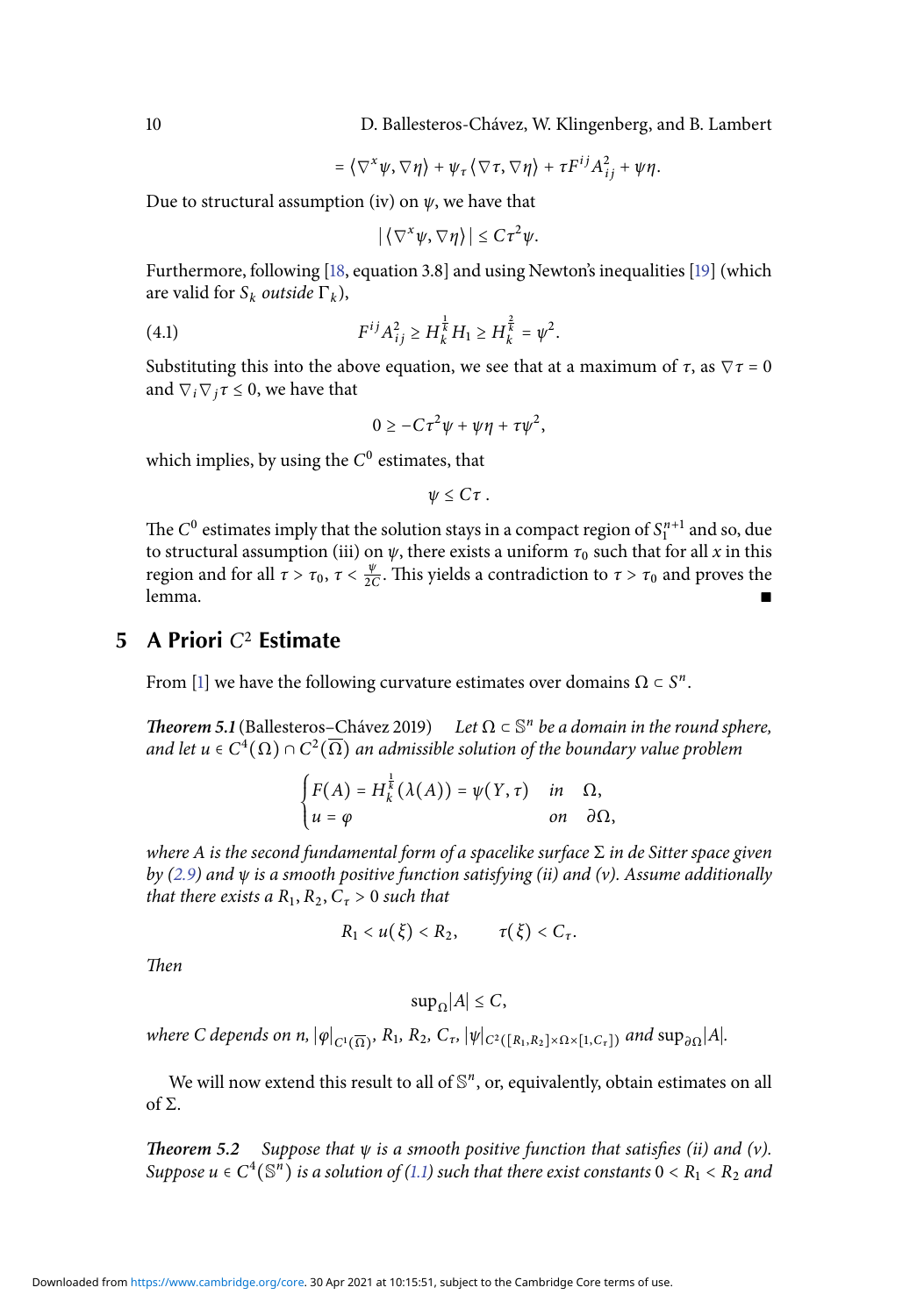Prescribed k-symmetric curvature hypersurfaces in de Sitter space 11

 $C_{\tau} > 0$  such that for all  $\xi \in \mathbb{S}^2$ ,

$$
R_1 < u(\xi) < R_2, \qquad \tau(\xi) < C_\tau.
$$

Then there exists a constant  $C_A = C_A(k, n, R_1, R_2, C_\tau, |\psi|_{C^2([R_1, R_2] \times \mathbb{S}^n \times [1, C_\tau))})$  so that  $|A| < C<sub>A</sub>$ .

**Proof** Suppose first that  $k = 1$ . In this case,  $(2.8)$  and  $(2.9)$  imply that if we write  $(1.1)$ in terms of the graph function  $u$ , we obtain a quasilinear equation that is uniformly elliptic if we have a uniform bound on  $\tau$ . Therefore, if we have the assumed bounds, we see that this equation is uniform ellipticity with uniform  $C^{\rm l}$  estimates on the solution. We can therefore apply De Giorgi–Nash–Moser estimates and Schauder estimates to imply uniform  $C^2$  estimates. In this case, the theorem is therefore proven.

Suppose now that  $k \geq 2$ . We begin by proving a Simon's-type identity for the second fundamental form. At an arbitrary point  $p \in \Sigma$ , we choose coordinates so that  $A_{ij}$  is diagonal and  $g_{ij} = \delta_{ij}$ . In these coordinates,  $F^{ij}$  is also diagonal.

The Codazzi equation  $(2.5)$  and the Ricci identity  $(2.2)$  imply that

$$
\nabla_i \nabla_j A_{kk} = \nabla_i \nabla_k A_{kj}
$$
  
=  $\nabla_k \nabla_i A_{kj} + R_{ikkr} A_j^r + R_{ikjr} A_k^r$   
=  $\nabla_k \nabla_k A_{ij} + R_{ikkr} A_j^r + R_{ikjr} A_k^r$ ,

where we only sum over indices where one is raised and one is lowered. Choosing  $i = j$  in the above, and applying the Gauss equation [\(2.6\)](#page-5-4), we obtain

$$
\nabla_j \nabla_j A_{kk} = \nabla_k \nabla_k A_{jj} + R_{jkkr} A_j^r + R_{jkjr} A_k^r
$$
  
\n
$$
= \nabla_k \nabla_k A_{jj} + (A_{jr} A_{kk} - A_{jk} A_{kr} + g_{jk} g_{kr} - g_{jr} g_{kk}) A_j^r
$$
  
\n
$$
+ (A_{jr} A_{kj} - A_{jj} A_{kr} + g_{jj} g_{kr} - g_{jr} g_{kj}) A_k^r
$$
  
\n
$$
= \nabla_k \nabla_k A_{jj} + A_{jj}^2 A_{kk} - A_{jk} A_{kj}^2 + g_{jk} A_{jk} - A_{jj} g_{kk}
$$
  
\n
$$
+ A_{jk}^2 A_{kj} - A_{jj} A_{kk}^2 + g_{jj} A_{kk} - A_{kj} g_{kj}
$$
  
\n
$$
= \nabla_k \nabla_k A_{jj} + A_{jj}^2 A_{kk} - A_{jj} g_{kk} - A_{jj} A_{kk}^2 + g_{jj} A_{kk}.
$$

We therefore see that

$$
\begin{split} F^{ij} \nabla_i \nabla_j A_{kk} &= \sum_{j=1}^n F^{jj} \nabla_j \nabla_j A_k k \\ &= F^{ij} \nabla_k \nabla_k A_{ij} + A_{kk} F^{ij} A_{ij}^2 - F^{ij} A_{ij} A_{kk}^2 + A_{kk} \text{tr} F^{ij} - F^{ij} A_{ij} \\ &= F^{ij} \nabla_k \nabla_k A_{ij} + A_{kk} F^{ij} A_{ij}^2 - \psi A_{kk}^2 + A_{kk} \text{tr} F^{ij} - \psi, \end{split}
$$

and so writing  $H = nH_1 = \sum_{k=1}^{n} A_{kk}$ , we have that

$$
F^{ij}\nabla_i\nabla_jH=F^{ij}\Delta A_{ij}+HF^{ij}A_{ij}^2+H{\rm tr}F^{ij}-\psi\bigl(n+|A|^2\bigr),
$$

where ∆ is the Laplace–Beltrami operator. To estimate the first term on the right-hand side, we note that differentiating [\(1.1\)](#page-1-1) twice gives

$$
\Delta \psi = F^{ij} \Delta A_{ij} + F^{ij,kl} \nabla_t A_{ij} \nabla^t A_{kl} \leq F^{ij} \Delta A_{ij},
$$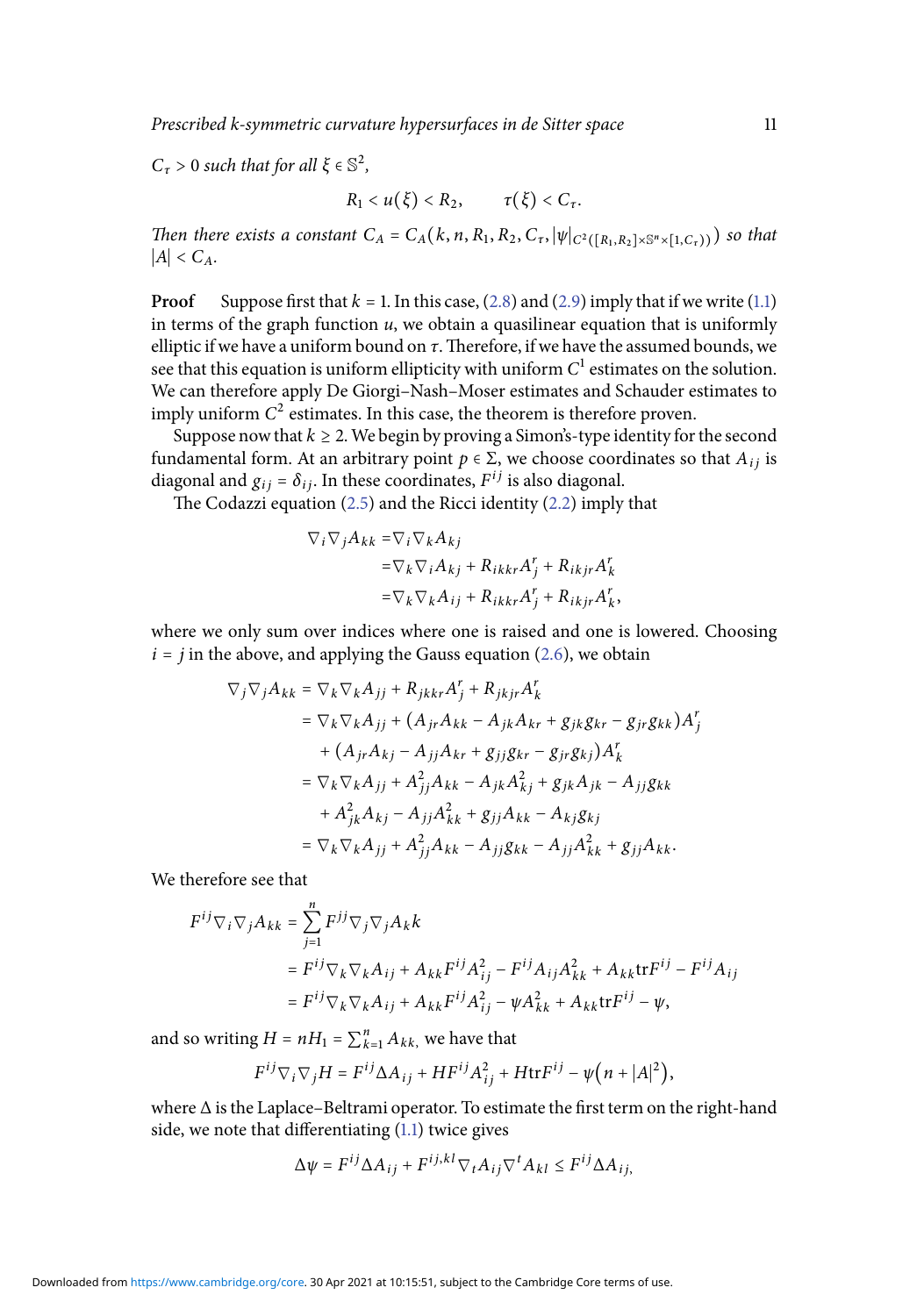where we used the well known concavity of F.

We have that

$$
\nabla_l \nabla_k \psi = \nabla_l^x \nabla_k^x \psi + \nabla_k^x \psi_\tau \nabla_l \tau + \nabla_l^x \psi_\tau \nabla_k \tau + \psi_\tau \nabla_l \nabla_k \tau + \psi_{\tau \tau} \nabla_l \tau \nabla_k \tau = D_l^x D_k^x \psi - A_{lk} D_n^x \psi + \nabla_l^x \psi_\tau \nabla_k \tau + \psi_\tau \nabla_l \nabla_k \tau + \psi_{\tau \tau} \nabla_l \tau \nabla_k \tau.
$$

Since 
$$
H^2 = 2S_2 + |A|^2
$$
, so if  $\lambda[A] \in \Gamma_k$ ,  $|A| < H$ , and so  
\n
$$
\Delta \psi = g^{kl} D_l^x D_k^x \psi - HD_h^x \phi + 2 \langle \nabla^x \psi_\tau, \nabla \tau \rangle + \psi_\tau \Delta \tau + \psi_{\tau \tau} |\nabla \tau|^2
$$
\n
$$
= \psi_\tau \Big[ \langle \nabla \eta, \nabla H \rangle + \tau |A|^2 + H\eta \Big] + \psi_{\tau \tau} |\nabla \tau|^2
$$
\n
$$
- HD_h^x \psi + 2 \langle \nabla^x \psi_\tau, \nabla \tau \rangle + g^{kl} D_l^x D_k^x \psi
$$
\n
$$
\geq \psi_\tau \langle \nabla \eta, \nabla H \rangle + \psi_\tau \tau |A|^2 - C_1 H - C_2,
$$

where used structural assumption (v) of  $\psi$  and estimated using the bounds on  $\tau$  and u in compactness arguments to estimate derivatives of  $\psi$ . Overall, we have that

$$
F^{ij} \nabla_i \nabla_j H \ge H F^{ij} A_{ij}^2 + H \text{tr} F^{ij} + (\psi_\tau \tau - \psi) |A|^2
$$
  
+  $\psi_\tau \langle \nabla \eta, \nabla H \rangle - C_1 H - C_2 - n \psi.$ 

Using [\(4.1\)](#page-10-1) and the structural assumption (ii) on  $\psi$  we have that

$$
F^{ij}\nabla_i\nabla_jH\geq \frac{1}{n}H^2\psi+H\mathrm{tr}F^{ij}+\psi_\tau\left\langle \nabla\eta,\nabla H\right\rangle-C_1H-C_2-n\psi.
$$

Using the bounds on u, there exists a small constant  $\delta > 0$  such that  $\psi > \delta$ , and so at a maximum point of H,

$$
0 \ge F^{ij} \nabla_i \nabla_j H
$$
  
\n
$$
\ge \frac{\delta}{n} H^2 - C_1 H - C_3,
$$

and so  $H$  is bounded. This implies a uniform bound on  $H$  and a uniform bound on |A| now follows as  $k \geq 2$ .

#### **6 Proof of Existence**

<span id="page-12-0"></span>We now prove existence of solutions to [\(1.1\)](#page-1-1), following the proof of V. Oliker and Y. Li [\[16\]](#page-16-0). Throughout this section,  $\Sigma$  will be considered in graphical coordinates with graph function u. Consider for  $0 < \alpha < 1$ , the subset of functions in  $C^{4,\alpha}(\mathbb{S}^n)$  that are  $\vec{k}$ -admissible, denoted by  $C_{ad}^{4,\alpha}(\mathbb{S}^n)$ . The idea is to consider a one parameter family of prescription functions  $\psi_t$  where

<span id="page-12-1"></span>
$$
\psi_t(\xi, u, \tau) \coloneqq t\psi(\xi, u, \tau) + (1-t)\Psi(\xi, u, \tau),
$$

where  $\Psi(\xi, u, \tau)$  is to be chosen shortly. We define  $\Phi: C_{ad}^{4,\alpha}(S^n) \times [0,1] \to C^{2,\alpha}$ , by

(6.1) 
$$
\Phi(u, t) := H_k^{\frac{1}{k}}(u_t) - \psi_t(\xi, u_t, \tau(u_t))
$$

for all  $t \in [0,1]$ . We will apply degree theory to ensure that there exists at least one solution to  $\Phi(u_t, t) = 0$  for all  $t \in [0, 1]$ . As in [\[16\]](#page-16-0), to be able to apply the beautiful degree theory of Y. Li [\[15\]](#page-15-14), we need to verify the following three steps: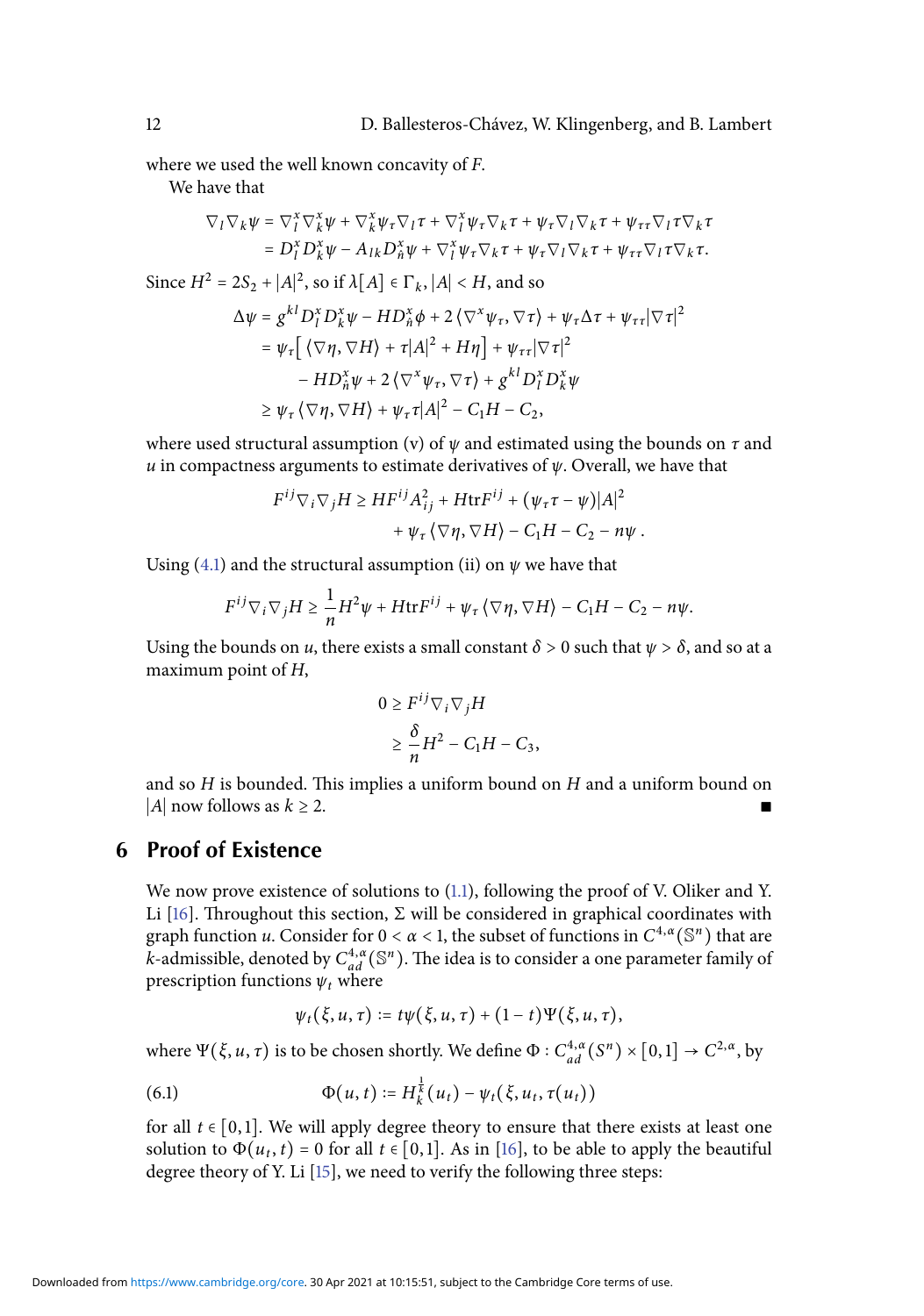Step 1(a): Show that there exists a unique solution to

$$
H_k^{\frac{1}{k}}(u_0) = \Psi(x, u_0, \tau(u_0)).
$$

Step 1(b): Show that at  $u_0$  the linearisation of  $\Phi$  is invertible.

Step 2: Define a suitable set of admissible functions and show that all solutions of [\(6.1\)](#page-12-1) stay in this set.

Step 3: Verify that we may apply degree theory to ensure that the degree of  $\Phi(\cdot, 1)$ is not zero, and so a solution exists, as claimed.

We choose Ψ to be

$$
\Psi(\xi, u, \tau) = \tau^p u \tanh(u)
$$

for some  $p > 1$ .

**Proof of Step 1(a)** We can easily verify that a solution exists to  $\Phi(u_0, 0) = 0$ , by considering constant functions. The hypersurfaces corresponding to  $u_0 = \lambda$  are totally umbillic with principal curvatures  $\tanh(\lambda)$ , and so  $H_k^{\frac{1}{k}} = \tanh(\lambda)$ . We can see that on such a hypersurface,  $\tau = \cosh(\lambda)$ , and so if  $\lambda$  satisfies  $\lambda \cosh^p(\lambda) = 1$ , then  $u_0$ is a solution. Clearly, such a  $\lambda$  exists as, writing the continuous function  $\varphi(x)$  :=  $x \cosh^p(x), \varphi(0) = 0 \text{ and } \varphi(1) > 1.$ 

Suppose that there exists another  $u \in C_a^{4,\alpha}(S^n)$  satisfying  $\Phi(u, 0) = 0$ . Suppose, furthermore, that  $\max u = u(\xi_0) = \lambda_0 > \lambda$ . As in the proof of the  $C^0$  estimates, we have that at  $\xi_0$ ,

<span id="page-13-0"></span>
$$
\psi\big(\xi_0, u(\xi_0), \tau(\xi_0)\big) = \cosh^p(\lambda_0)\lambda_0 \tanh(\lambda_0) = H_k^{\frac{1}{k}}|_{\xi_0} \le \tanh(\xi_0),
$$

which is a contradiction, as  $x \cosh^p(x)$  is a monotonically increasing function. Therefore, max  $u \leq \lambda$ . An identical argument implies min  $u \geq \lambda$ , implying that  $u(\xi) = u_0.$ 

**Proof of Step 1(b)** Considering  $\tau$ ,  $A_i^k$  as algebraic functions of  $\xi$ ,  $u$ ,  $\widetilde{\nabla}^2 u$ , which we will write with the variables x, r,  $p^i$ ,  $z_{ij}$ , respectively, then  $A_i^k = A_i^k(x, r, p, z)$  and  $\tau = \tau(x, r, p)$ . Then the linearisation of the above in direction v is given by

(6.2) 
$$
0 = \frac{d}{ds} \Big( \Big[ H_k^{\frac{1}{k}} - \psi_t \Big] (u + sv) \Big) = F_k^i \frac{\partial A_i^k}{\partial z_{ij}} \widetilde{\nabla}_{ij} v + \Big[ F_k^i \frac{\partial A_i^k}{\partial p_k} - \psi_\tau \frac{\partial \tau}{\partial p_k} \Big] \widetilde{\nabla}_k v + \Big[ F_k^i \frac{\partial A_i^k}{\partial r} - \psi_r - \psi_\tau \frac{\partial \tau}{\partial r} \Big] v,
$$

From equations [\(2.8\)](#page-5-3) and [\(2.9\)](#page-6-0), we have that

$$
A_i^k = \tau \Big( \sigma^{ij} + \tau^2 \frac{u_l \sigma^{li} u_m \sigma^{mj}}{\cosh^4(u)} \Big) \frac{\widetilde{\nabla}_{ij} u - 2 \tanh(u) u_i u_j + \sinh(u) \cosh(u) \sigma_{ij}}{\cosh^3(u)},
$$

and so we see that

$$
\frac{\partial A_i^k}{\partial r}\Big|_{(x,u,\widetilde{\nabla}u,\widetilde{\nabla}^2 u)} = \frac{\frac{\partial \tau}{\partial r}}{\tau} A_i^k - 3 \tanh(u) A_i^k + \tau \frac{\cosh^2(u) + \sinh^2(u)}{\cosh^3(u)} \delta_i^k + u_l u_m \text{ [ bounded terms]},
$$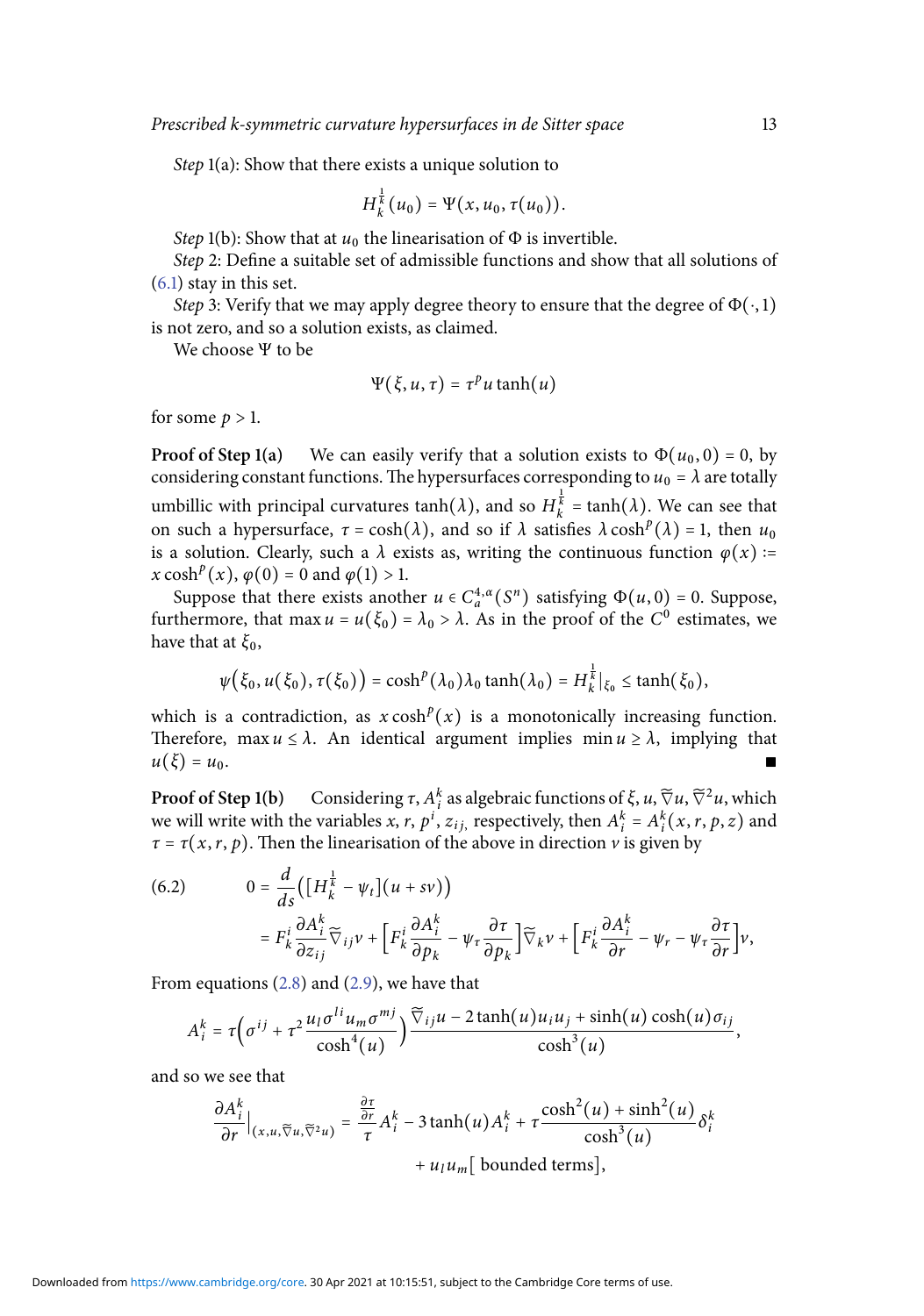and

$$
\frac{\partial \tau}{\partial r}\Big|_{(x,u,\widetilde{\nabla}u,\widetilde{\nabla}^2 u)} = \tanh(u)\tau + |\widetilde{\nabla}u|^2 \big[\text{ bounded terms}\big].
$$

We are interested in [\(6.2\)](#page-13-0) when  $t = 0$ , that is, when  $u = \lambda > 0$  and  $\psi = \Psi =$  $\tau^p u \tanh(u)$ . In this case, we have that

$$
\tau = \cosh(u), \qquad A_i^k = \tanh(u)\delta_i^k, \qquad H_k^{\frac{1}{k}} = \tanh(u), \qquad F_k^i = \frac{1}{n}\delta_k^i.
$$

At such a  $u$ , the linearisation becomes

$$
0 = a^{ij}\widetilde{\nabla}_{ij}v + b^i\widetilde{\nabla}_iv + cv,
$$

where  $a$  is elliptic,  $b$  is bounded, and

$$
c = \frac{\frac{\partial \tau}{\partial r}}{\tau} H_k^{\frac{1}{k}} - 3 \tanh(u) H_k^{\frac{1}{k}} + \tau \frac{\cosh^2(u) + \sinh^2(u)}{\cosh^3(u)} \text{tr} F^{ij} - \psi_r - \psi_\tau \frac{\partial \tau}{\partial z}
$$
  
= \cosh^{-2}(u) - u \cosh^{p-2}(u)  
- \cosh^p(u) \tanh(u) - p \cosh(u)^{p-1} u \tanh(u) \sinh(u).

We recall that  $u = \lambda$  was chosen so that  $\lambda \cosh^p \lambda = 1$ , which implies that  $u \cosh^{p-2} u =$  $\cosh^{-2}(u)$ , and so we see that  $c < 0$ . The strong maximum principle now implies that the only solution  $v \in C^{4,\alpha}(S^n)$  of  $\Phi_u(\cdot, 0)(v) = 0$  is  $v = 0$ . This implies that ker $(\Phi_u) =$  $\{0\}$ , and so, the standard theory of second order elliptic equations implies that  $\Phi_u$  is invertable, as required.

**Proof of Step 2** By assumption, we have that  $\psi(\xi, z, \cosh(z)) < \tanh(z)$  for  $z < R_1$ and  $\psi(\xi, z, \cosh(z)) > \tanh(z)$  for  $z > R_2$ . Similarly, we see directly that there exists  $R_1^{\Psi}, R_2^{\Psi} > 0$  such that  $\Psi(\xi, z, \cosh(z)) < \tanh(z)$  for  $z < R_1^{\Psi}$  and  $\psi(\xi, z, \cosh(z)) > 0$  $\tanh(z)$  for  $z > R_2^{\Psi}$ . Setting  $\overline{R}_1 = \min\{R_1, R_1^{\Psi}\}\$  and  $\overline{R}_2 = \max\{R_2, R_2^{\Psi}\}\$ , then for all  $t \in [0,1], \psi_t(\xi, z, \cosh(z)) < \tanh(z)$  for  $z < \overline{R}_1$  and  $\psi_t(\xi, z, \cosh(z)) > \tanh(z)$  for  $z$  >  $\overline{R}_2$ . Lemma [3.1,](#page-7-3) therefore yields uniform  $C^0$  estimates

$$
0<\overline{R}_2\leq u_t\leq \overline{R}_2<\infty.
$$

Proposition [4.2,](#page-9-1) in addition to giving a  $C^1$  estimate, implies uniform spacelikeness, and so we can apply Theorem [5.2](#page-10-2) to yield  $|\lambda_i| < C_A$ , which implies uniform  $C^2$ estimates in this situation. Uniform parabolicity of the equation now follows, and so due to the classical regularity theory for uniformly elliptic equations and the Evans– Krylov theorem [\[6,](#page-15-12) [14\]](#page-15-13), we obtain

$$
||u_t||_{C^{4,\alpha}(\mathbb{S}^n)} < C,
$$

for any admissible solution  $u_t \in C_{ad}^{4,\alpha}(\mathbb{S}^n)$ , where the constant C depends on  $k, n, R_1, R_2 \text{ and } \|\psi\|_{C^{2,\alpha}(\mathbb{S}^n)}.$ 

Due to compactness and the above estimates, there exists a constant  $\delta > 0$  such that  $\delta < \psi_t(\xi, u(\xi), \tau(u))$  for all  $\xi \in S^n$ . We define the bounded open set

$$
V := \left\{ \lambda \in \Gamma_k : H_k^{\frac{1}{k}}(\lambda) \ge \delta, |\lambda| < \sqrt{n} C_A \right\} \subset \Gamma_k,
$$

Downloaded from [https://www.cambridge.org/core.](https://www.cambridge.org/core) 30 Apr 2021 at 10:15:51, subject to the Cambridge Core terms of use.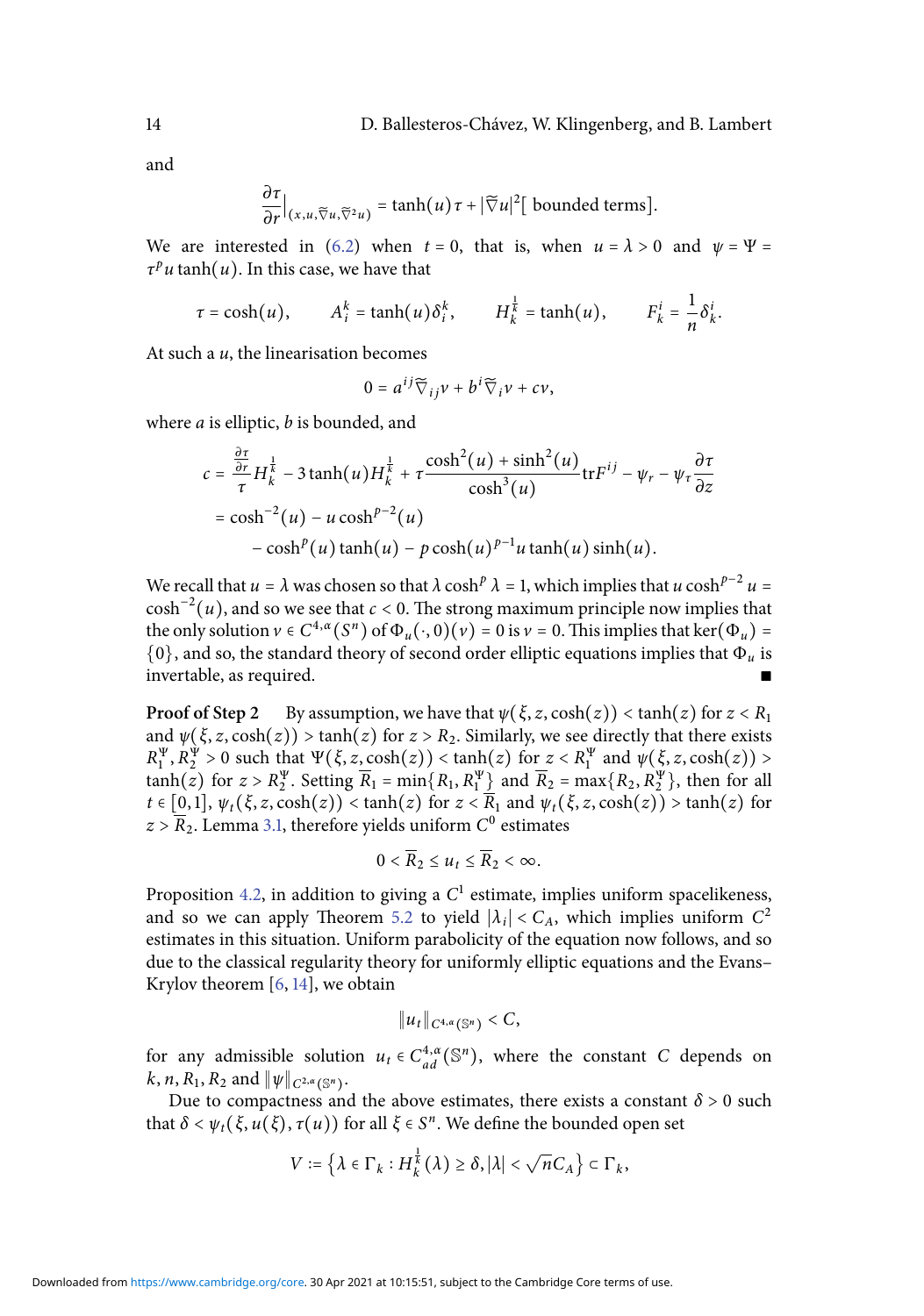and we define the bounded set

$$
\mathcal{B} = \left\{ u \in C^{4,\alpha}(\mathbb{S}^n) \mid \frac{1}{2}\overline{R}_1 < u < 2\overline{R}_2, \|u\|_{C^{4,\alpha}(\mathbb{S}^n)} < C \text{ and } \lambda(A[u(\xi)]) \in V \,\,\forall \,\,\xi \in \mathbb{S}^n \right\}.
$$

Clearly the arguments of the previous paragraphs imply that any admissable solution  $u_t \in C_{ad}^{4,\alpha}(S^n)$  is contained in B, and  $\partial \mathcal{B} \cap \Phi^{-1}(\cdot, t) = \emptyset$  for all  $t \in [0,1]$ .

**Proof of Step 3** This step now follows exactly as in [\[16\]](#page-16-0). Due to Step 2 and [\[15,](#page-15-14) Definition 2.2, Proposition 2.2], the degree is defined and constant for  $t \in [0,1]$ . By [\[15,](#page-15-14) Proposition 2.3, Proposition 2.2],

$$
\deg(\Phi(\cdot,0),\mathcal{B},0)=\deg(\Phi_u(\cdot,0),B_1,0),
$$

where  $B_1$  is the open unit ball in  $C^{4,\alpha}(S^n)$ . However, Step 1 and [\[15,](#page-15-14) Proposition 2.4] imply that deg( $\Phi(\cdot, 0), \mathcal{B}, 0$ ) =  $\pm 1$  = deg( $\Phi(\cdot, 1), \mathcal{B}, 1$ ), and we conclude that a *k*-admissable solution  $u_1$  to  $\Phi(u_1, 1) = 0$  exists. Standard elliptic estimates imply that  $u_1$  is smooth, and therefore, the proof of Theorem [1.1](#page-2-0) is complete. ■

#### **References**

- <span id="page-15-9"></span>[1] D. Ballesteros-Chávez, Curvature estimates of spacelike surfaces in deSitter space. Preprint, 2019. <https://arxiv.org/pdf/1905.09587.pdf>
- <span id="page-15-2"></span>[2] J. L. M. Barbosa, J. H. S. Lira, and V. I. Oliker, A priori estimates for starshaped compact hypersurfaces with prescribed mth curvature function in space forms. In: Nonlinear problems in mathematical physics and related topics, I, Int. Math. Ser. (N. Y.), 1, Kluwer/Plenum, New York, 2002, pp. 35–52.
- <span id="page-15-6"></span>[3] R. Bartnik and L. Simon, Spacelike hypersurfaces with prescribed boundary values and mean curvature. Comm. Math. Phys. **87**(1982), 131–152.
- <span id="page-15-0"></span>[4] L. Caffarelli, L. Nirenberg, and J. Spruck, The Dirichlet problem for nonlinear second order elliptic equations. III. Functions of the eigenvalues of the Hessian. Acta Math. **155**(1985), 261–301. <https://doi.org/10.1007/BF02392544>
- <span id="page-15-1"></span>[5] L. Caffarelli, L. Nirenberg, and J. Spruck, Nonlinear second order elliptic equations. IV. Starshaped compact Weingarten hypersurfaces. In: Current topics in partial differential equations, Kinokuniya, Tokyo, 1986, pp. 1–26.
- <span id="page-15-12"></span>[6] L. C. Evans, Classical solutions of fully nonlinear, convex, second order elliptic equations. Comm. Pure Appl. Math. **35**(1982), 333–363. <https://doi.org/10.1002/cpa.3160350303>
- <span id="page-15-7"></span>[7] C. Gerhardt, Hypersurfaces of prescribed curvature in Lorentzian manifolds. Indiana Univ. Math. J. **49**(2000), 1125–1153. <https://doi.org/10.1512/iumj.2000.49.1861>
- <span id="page-15-4"></span>[8] C. Gerhardt, H-surfaces in Lorentzian manifolds. Comm. Math. Phys. **89**(1983), 523–553.
- <span id="page-15-5"></span>[9] C. Gerhardt, Hypersurfaces of prescribed Weingarten curvature. Math. Z. **224**(1997), 167–194. <https://doi.org/10.1007/PL00004580>
- <span id="page-15-10"></span>[10] P. Guan, J. Li, and Y. Li, Hypersurfaces of prescribed curvature measure. Duke Math. J. **161**(2012), 1927–1942. <https://doi.org/10.1215/00127094-1645550>
- <span id="page-15-11"></span>[11] P. Guan, C. Ren, and Z. Wang, Global C<sup>2</sup> estimates for convex solutions of curvature equations. Comm. Pure Appl. Math. **68**(2015), 1287–1325. <https://doi.org/10.1002/cpa.21528>
- <span id="page-15-8"></span>[12] Y. Huang, Curvature estimates of hypersurfaces in the Minkowski space. Chin. Ann. Math. Ser. B **34**(2013), 753–764. <https://doi.org/10.1007/s11401-013-0789-5>
- <span id="page-15-3"></span>[13] Q. Jin and Y. Li, Starshaped compact hypersurfaces with prescribed k-th mean curvature in hyperbolic space. Discrete Contin. Dyn. Syst. **15**(2006), 367–377. <https://doi.org/10.3934/dcds.2006.15.367>
- <span id="page-15-13"></span>[14] N. V. Krylov, Boundedly nonhomogeneous elliptic and parabolic equations in a domain. Izv. Nauk. SSSR. Ser. Mat. **47**(1983), 75–108.
- <span id="page-15-14"></span>[15] Y. Li, Degree theory for second order nonlinear elliptic operators and its applications. Comm. Partial Differential Equations **14**(1989), 1541–1578. <https://doi.org/10.1080/03605308908820666>